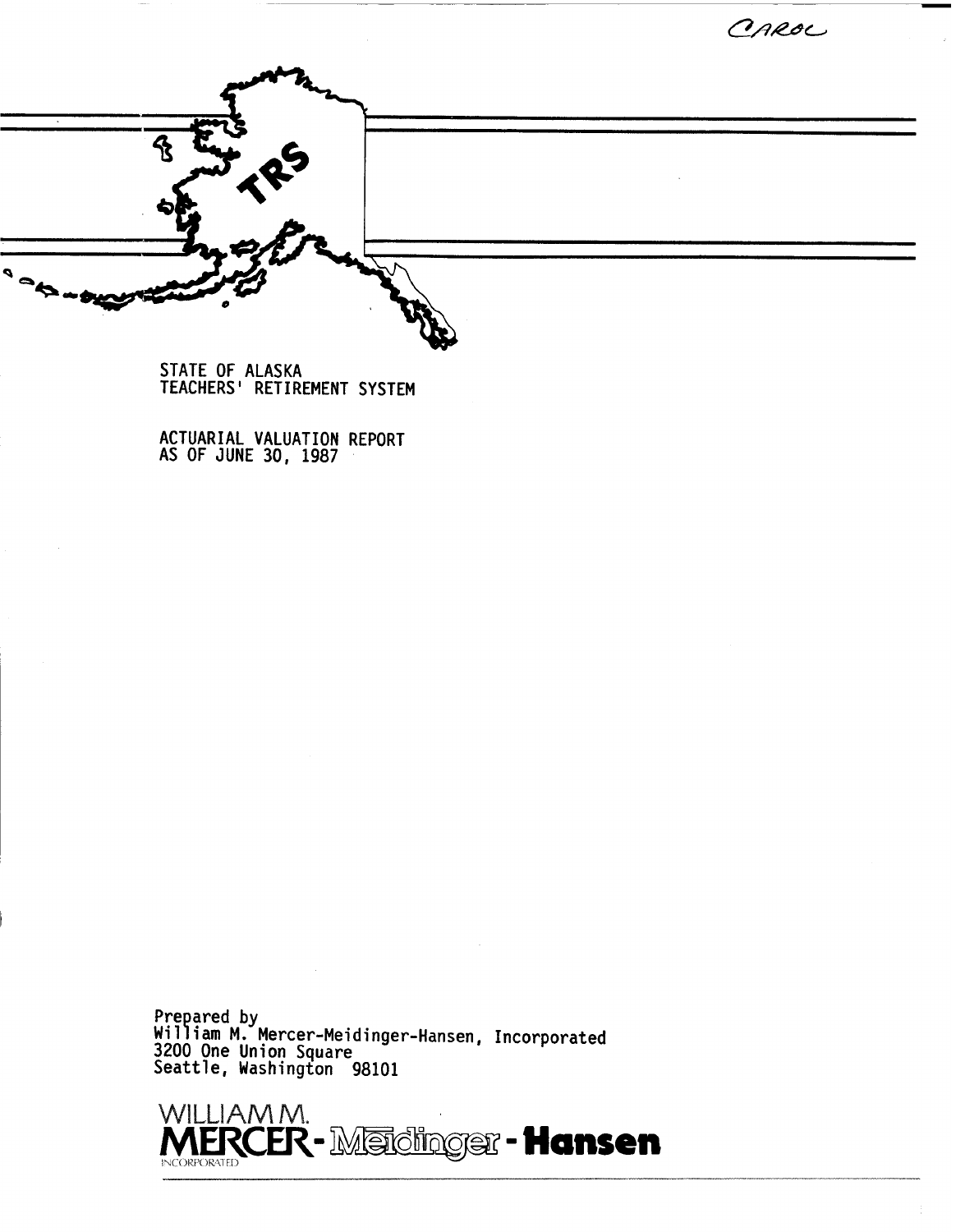## CONTENTS OF REPORT

 $\mathbf{L}$ 

|                            |                                                                                                                                                                                                                                                                              | Page                 |
|----------------------------|------------------------------------------------------------------------------------------------------------------------------------------------------------------------------------------------------------------------------------------------------------------------------|----------------------|
|                            |                                                                                                                                                                                                                                                                              | 1                    |
|                            |                                                                                                                                                                                                                                                                              | 3                    |
|                            | Section 1 – BASIS OF VALUATION $\ldots \ldots \ldots \ldots \ldots \ldots$                                                                                                                                                                                                   | 6                    |
| Section 1.1                | - SUMMARY OF THE ALASKA TEACHERS'<br>RETIREMENT SYSTEM                                                                                                                                                                                                                       | - 7                  |
| Section $1.2(b)$           | Section $1.2(a)$ - MISCELLANEOUS INFORMATION AS OF JUNE 30.<br>- DISTRIBUTIONS OF ACTIVE PARTICIPANTS                                                                                                                                                                        | 13<br>14             |
|                            | Section 1.2(c) - STATISTICS ON NEW RETIREES DURING<br>THE YEAR ENDING JUNE 30<br>$\begin{array}{cccccccccccccc} \bullet & \bullet & \bullet & \bullet & \bullet & \bullet & \bullet & \bullet \end{array}$<br>Section $1.2(d)$ - STATISTICS ON ALL RETIREES AS OF JUNE 30 16 | 15                   |
|                            | Section 1.2(e) - DISTRIBUTIONS OF ANNUAL BENEFITS OF<br>RETIRED PARTICIPANTS.                                                                                                                                                                                                | 17                   |
| Section 1.3                | - ACTUARIAL BASIS<br>.<br>TABLE 1 - TOTAL TURNOVER ASSUMPTIONS.<br>TABLE 2 - DISABILITY RATES.<br>TABLE 3 - RETIREMENT ASSUMPTION                                                                                                                                            | 18<br>21<br>22<br>23 |
|                            |                                                                                                                                                                                                                                                                              | 24                   |
| Section $2.1(b)$           | Section 2.1(a) - ASSETS AT JUNE 30, 1987.<br>- CHANGES IN NET MARKET VALUE OF                                                                                                                                                                                                | 25                   |
| Section $2.1(c)$           | ASSETS DURING FISCAL YEAR 1987.<br>- DEVELOPMENT OF VALUATION ASSETS AS OF                                                                                                                                                                                                   | 26                   |
| Section 2.2<br>Section 2.3 | JUNE 30, 1987<br>- ACTUARIAL PRESENT VALUES AT JUNE 30, 1987. .<br>- CALCULATION OF TOTAL CONTRIBUTION RATE                                                                                                                                                                  | 27<br>28<br>29       |

 $\mathcal{L}$ 

 $\hat{\mathcal{A}}$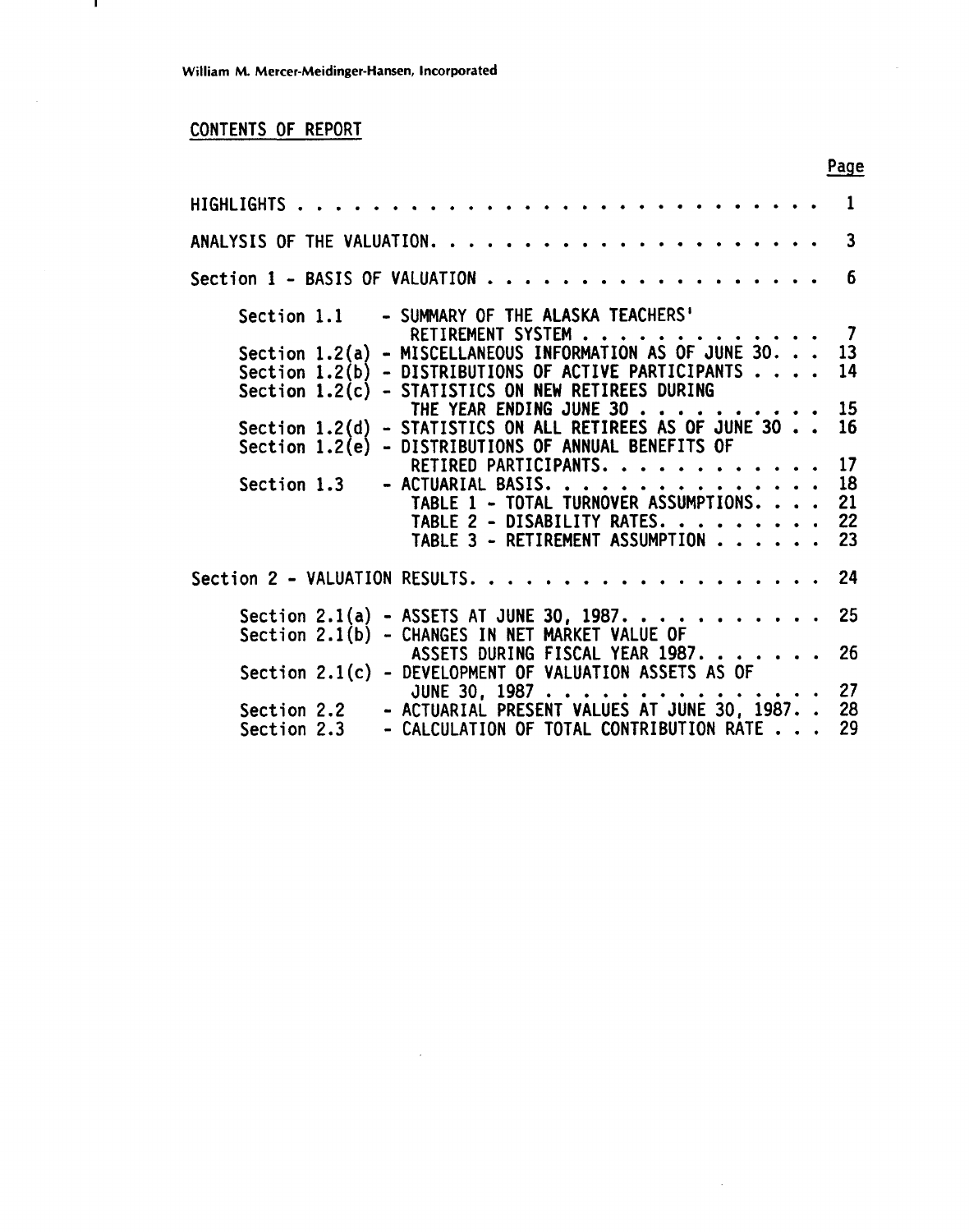#### **HIGHLIGHTS**

This report has been prepared by William M. Mercer-Meidinger-Hansen, Incorporated to:

- present the results of a valuation of the Alaska Teachers'  $(1)$ Retirement System as of June 30, 1987;
- $(2)$ review experience under the plan for the year ended June 30,  $1987:$
- determine the contribution rates for the State and for each  $(3)$ school district in the system:
- provide reporting and disclosure information for financial  $(4)$ statements, governmental agencies, and other interested parties.

The report is divided into two sections. Section 1 describes the basis of the valuation. It summarizes the plan provisions, provides<br>information relating to the plan participants, and describes the funding methods and actuarial assumptions used in determining liabilities and costs.

Section 2 contains the results of the valuation. It includes the experience of the plan during the 1986-87 plan year, the current annual costs, and reporting and disclosure information.

The principle results are as follows:

| Funding Status as of June 30:                      | 1986        | <u>1987</u>                |  |
|----------------------------------------------------|-------------|----------------------------|--|
| Valuation Assets*<br>(a)                           | \$1,040,173 | \$1,225,009                |  |
| (b)<br>Present Value of<br>Accrued Benefits*       | 1, 115, 773 | 1,210,909                  |  |
| (c)<br>Accrued Benefit Funding<br>Ratio, $(a)/(b)$ | 93.2%       | 101.2%                     |  |
| Contributions for Fiscal Year                      | 1989        | 1990                       |  |
| Normal Cost<br>(a)                                 | 9.36%       | 9.14%                      |  |
| Past Service Rate<br>(b)                           | 1.80%       | $(0.95)$ %                 |  |
| Total Contribution Rate<br>(c)                     | 11.16%      |                            |  |
| * In thousands.                                    |             | $11.64$ order $11.16\%$ by |  |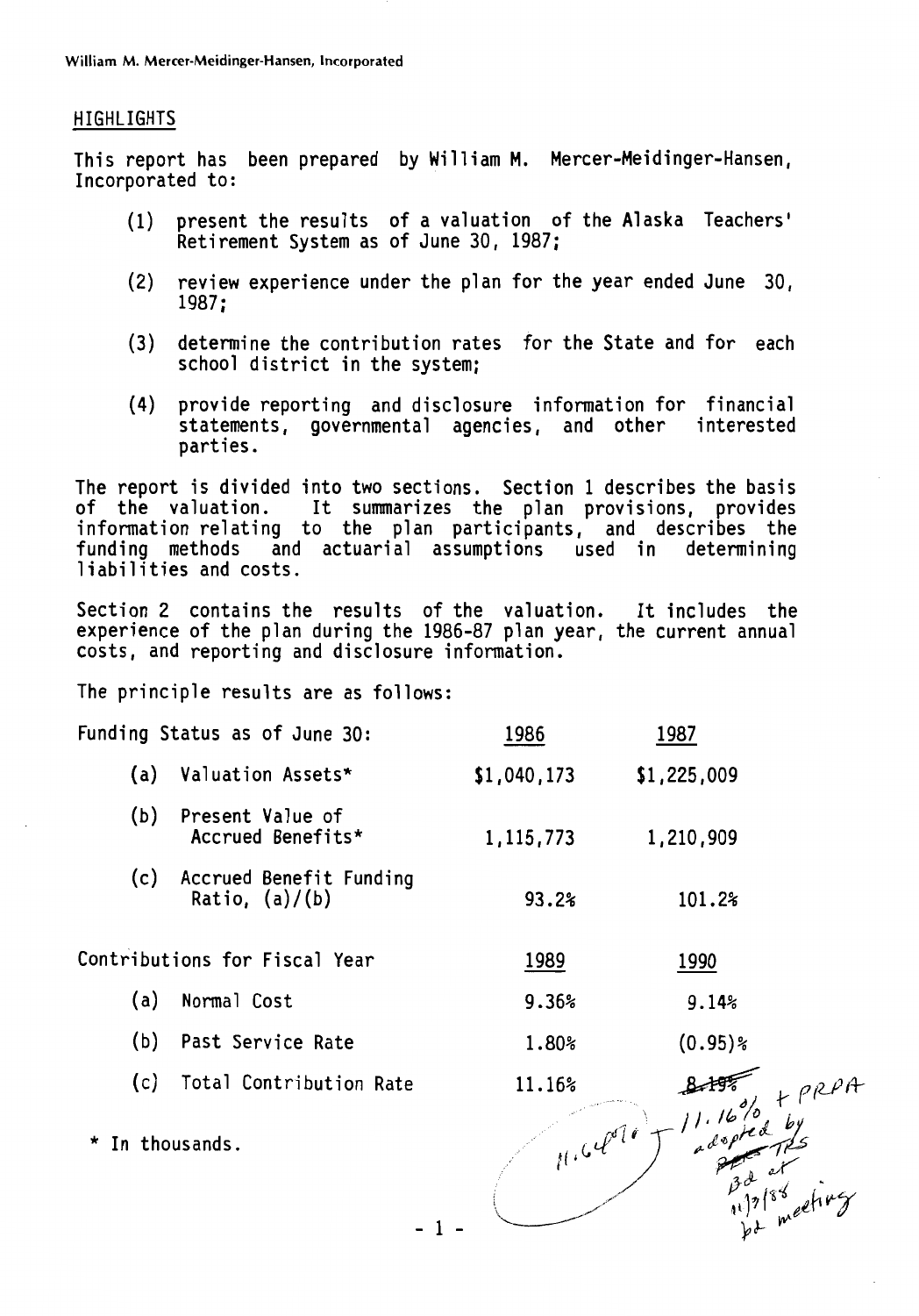**In preparing this valuation, we have employed general 1 accepted actuarial methods and assumptions, in conjunction with emp <sup>7</sup>oyee data**  provided to us by the plan sponsor and financial information provided<br>by the audited report from Peat, Marwick, Main and Company, to **determine a sound value for the plah liabilit~es. We believe that this value, and the method suggested for funding it, are in full com 1 iance with the Governmental Accounting Standards Board, the Internal evenue Code, and a1 1 applicable regulations. li** 

**Respectful ly submitted,** 

Robert F. Richardson

**Robert F. Richardson, ASA** 

RFR/GTS/NLP/caj

**I** 

Gregory T. Smith

**Principal Gregory T. Smith, ASA, EA Consultant** 

**March 29, 1988**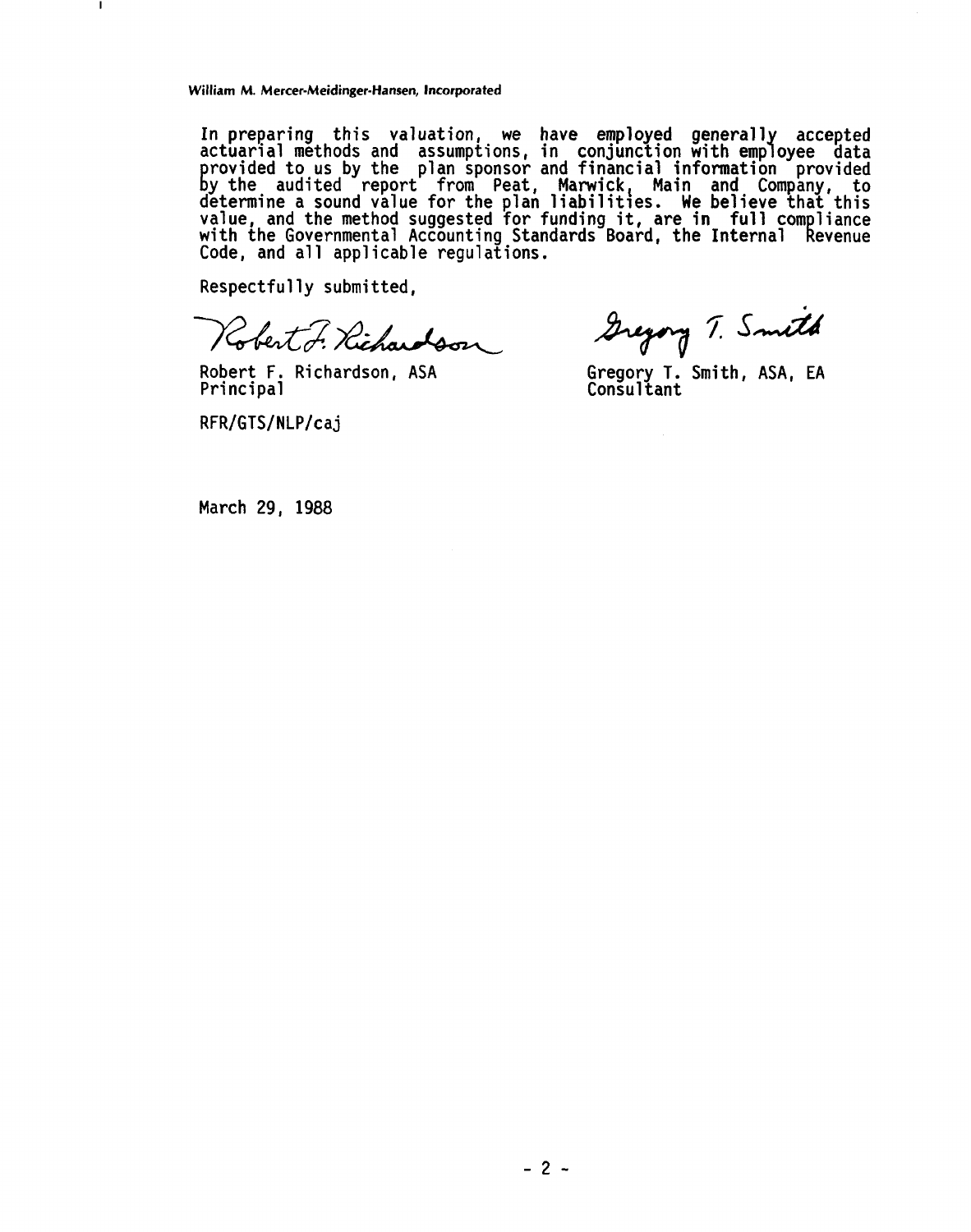#### ANALYSIS OF THE VALUATION

The Highlights Section shows an improvement in the accrued benefit funding ratio and a substantial reduction in the total contribution rate from the 1986 valuation. The reasons for the improvements. the rate from the 1986 valuation. The reasons for the improvements, Retirement Incentive Program (RIP), and the estimated effect of the stock market crash on October 19, 1987 are discussed below.

#### Funding Status

The valuation assets have increased by 17.8% since the 1986 valuation while the present value of accrued benefits has increased by only 8.5%. This produced an increase in the accrued benefit funding ratio, from 93.2% to 101.2%, and a decrease in the past service contribution rate, from 1.80% of salary to (.95%). The improvement in funding status is attributable to favorable plan experience since the last valuation which resulted in an actuarial gain to the plan. The sources of this gain are described later in this analysis.

#### Contribution Rate

The total contribution rate has declined from 11.16% of salary to 8.19%. The normal cost rate has decreased from 9.36% to 9.14% while the past service rate has dropped from 1.80% to (0.95%). The reduction in normal cost rate is due to changes in the active employee group while the decrease in the past service rate is due to the improvement in the funding status.

The assets now exceed the present value of accrued benefits by \$14.1 million. This means that accrued benefits are fully funded and the excess assets represent advanced funding of future benefit accruals. The excess assets are amortized over 5 years resulting in a past service rate credit of (0.95%), which is applied to reduce the normal cost rate.

#### Employee Data

Section 1.2 shows the statistical data for active, retired and other terminated employees. The number of active employees decreased from 8,824 at June 30, 1986 to 7,797 this year. Their average age and average service have each increased by more than half a year, while their average salary has remained virtually unchanged.

The number of retirees and beneficiaries has increased from 2,098 to 2,376. Their average age has decreased from 63.18 to 62.83 while their average monthly benefit has increased from \$1,542 to \$1,659. Of note is the decrease in the average age at retirement of new service retirees from  $56.06$  to  $53.83$  as shown in Section  $1.2(c)$ . This is a result of the RIP.

There has also been a large increase in the number of terminated vested employees from, 481 to 777, as well as an increase in the number of non-vested terminations with account balances from 869 to 1,529.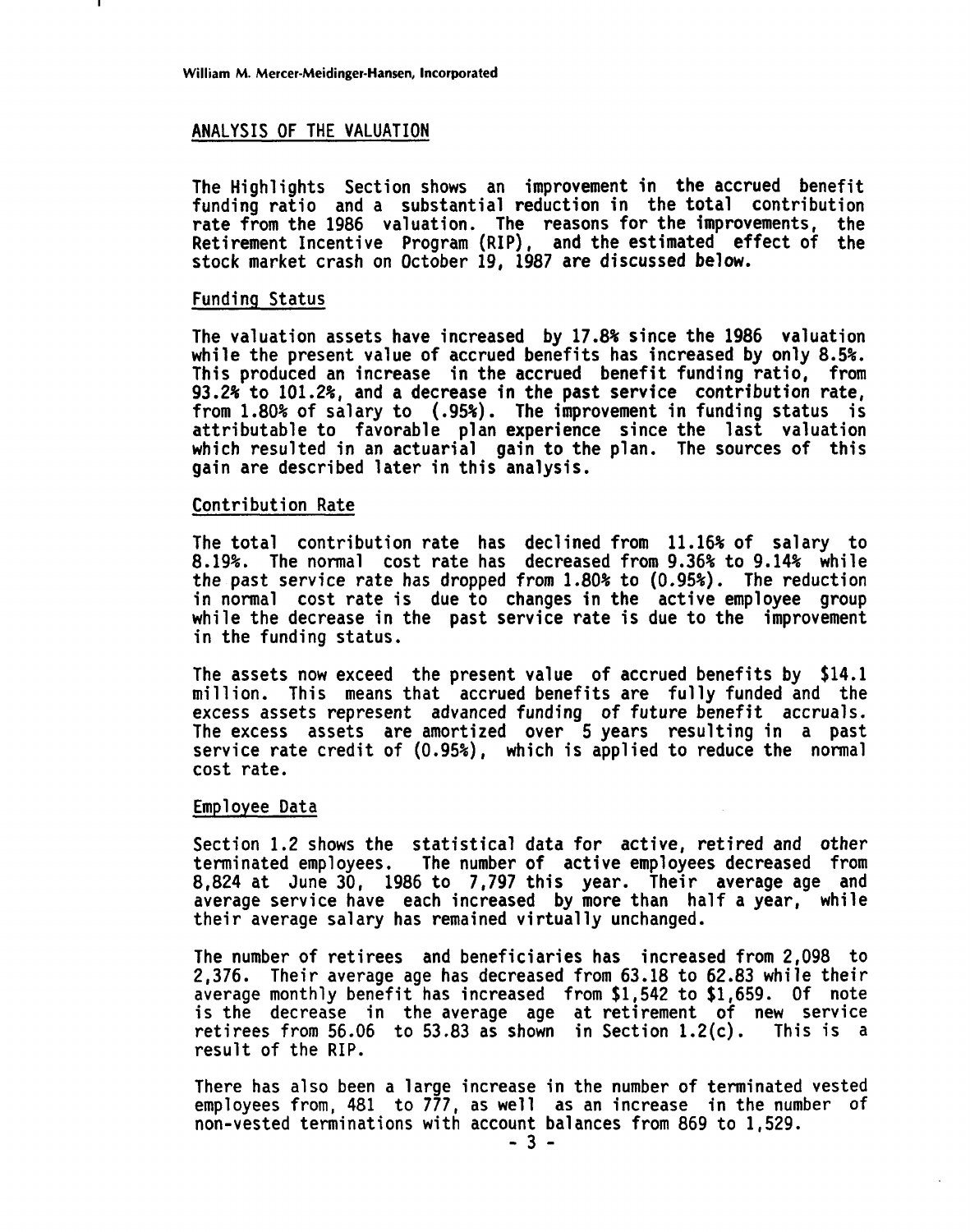#### **Retirement Incentive Program**

**The Retirement Incentive Program (RIP) was established on May 15, 1986**  The program was designed to encourage **employees who were eligible for the program to retire voluntarily with**  earlier retirement eligibility or increased benefits. The cost of the **program is more than offset by the savings of salary and other benefits provided to an active employee.** 

**To be eligible for the program, an employee must be vested, included in an organizational unit approved for participation, and meet the minimum age and service requirements. Eligible employees must have applied to participate in the program by June 30, 1987 except for University of Alaska TRS employees who had until September 30, 1987. Participating employees have until October 1, 1987 to retire except for University of**  Alaska employees who have until January 1, 1988.

**The RIP gives each eligible employee participating in the program three years of incentive credit. The incentive credit is applied in the following order:** 

- **(1) to reduce the age or service requirement for normal or early ret i rement**
- **(2) to reduce the actuarial adjustment for early retirement**
- **(3) to increase the amount of TRS service used to determine the employee's benefit amount.**

**The cost of the program is shared between TRS and the employee. The cost to the employee is 21% of the employee's annual salary in the year of termination. This may be paid in a lump sum or as indebtedness which will result in an actuarial reduction in the benefit.** 

**The full impact of the RIP will not be reflected in the actuarial valuation until June 30, 1988 when all those employees participating in the program have retired. However, the effect of the program can already be seen by the reduction in the number of active employees and the increase in the number of retired employees shown in Section 1.2(a).** 

#### **Actuarial Experience for the Plan Year Ending June 30, 1987**

**The plan experienced significant actuarial gains from investment performance, employee turnover, and the small increase in average salary.** 

**For the third straight year, the investment return on plan assets has**  been greater than the long term rate assumed for the valuation. **rate of return was 14.20% based on valuation assets. This produced a large actuarial gain from investments which caused the contribution rate to drop slightly more than 2%. Net actuarial gains from other sources resulted in the improved funding status of the plan and the overall drop in contribution rate of 2.97%.**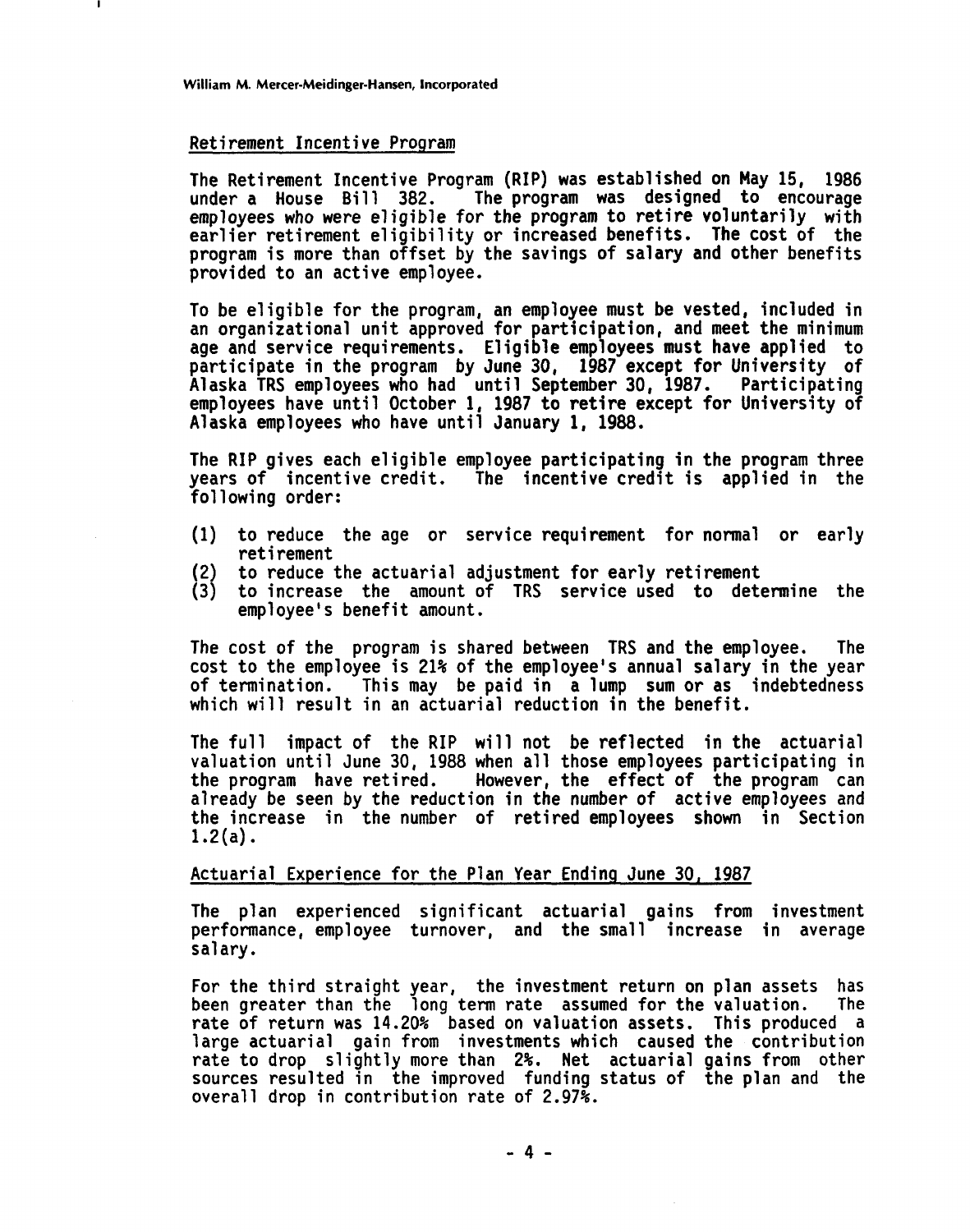The bull market of the 1980's has played an important role in reaching<br>full funding. On October 19, 1987, the market experienced an<br>unprecedented drop. The full funding status of the plan presented in<br>this valuation does, stock market lost the gains it had made since the beginning of 1987. Not all of the plans assets were subject to this drop. On June 30, 1987, about 42% of the plan assets were in U.S. and foreign equities and 58% of the assets were composed of the book value of government and corporate bonds, cash and receivables, or other investments.

If the impact of the crash were fully reflected in the valuation assets (without the 3 year smoothing technique), the funding status would have declined from 101.2% to about 91% and the contribution rate<br>would have increased from 8.19% to about 11.18%. The three year would have increased from 8.19% to about 11.18%. average smoothes losses and helps stabilize the contribution rate which otherwise would tend to fluctuate excessively. Of course, fluctuation between valuation dates does not effect contribution rates in any manner.

In addition to asset gains, there were gains from retirement and turnover. When an emp **9** oyee retires early, the plan will experience some gains as benefits due to expected future salary increases will not be paid.

Section 1.2(a) shows a large increase in both the number of vested terminations and the non-vested terminations with account balances. Turnover for the plan year ending June 30, 1987 also contributed to the net actuarial gain for the year. Partially offsetting these gains was the upward pressure on cost due to the increase in average age.

#### Summary

The plan year ending June 30, 1987 was a good **TRS.** The plan became fully funded for accrued a substantial drop in the total contribution actuarial gains for the year, primarily in return. year financially for the<br>benefits and experienced rate. This was due to the area of investment

The RIP was a significant event during the plan year. Based on the decrease in active participants and the increase in retired decrease in active participants and the increase in participants, the program appears to be accomplishing its goal.

The effect of the stock market crash on October 19, 1987 is not reflected in this actuarial valuation at all, but will first be recognized in the June 30, 1988 valuation. Since equity appreciation<br>or depreciation is averaged over a three year period for determining or depreciation is averaged over a three year period for determining<br>valuation assets, the impact of the crash on the plan will be recognized over the next 3 years. This will help smooth the contribution rate and give the market a chance to recover.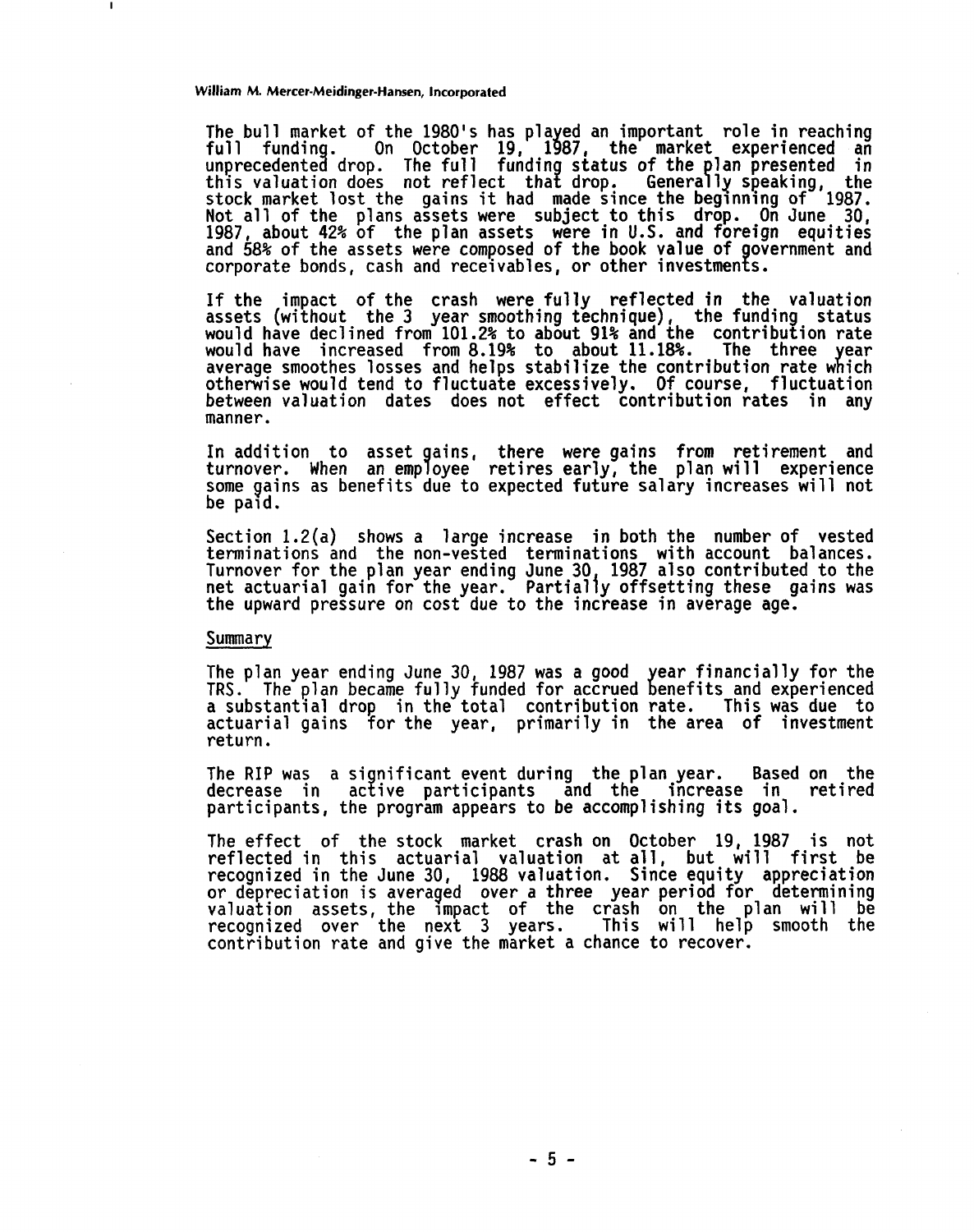**Section 1 BASIS OF THE VALUATION** 

**In this section, the basis of the valuation is presented and described. This information--the provisions of the plan and the census of participants--is the foundation of the valuation, since these are the present facts upon which benefit payments wi 11 depend.** 

**A summary of plan provisions is provided in Section 1.1 and participant census information is shown in Section 1.2.** 

**The valuation is based upon the premise that the plan will continue in existence, so that future events must also be considered. These future**  events are assumed to occur in accordance with the **assumptions and concern such events as the earnings of the fund, the number of participants who wi 11 reti re, die, terminate their services, their ages at such termination and their expected benefits.** 

**The actuarial assumptions and the actuarial cost method, or funding method, which have been adopted to guide the sponsor in funding the plan in a reasonable and acceptable manner, are described in Section 1.3.**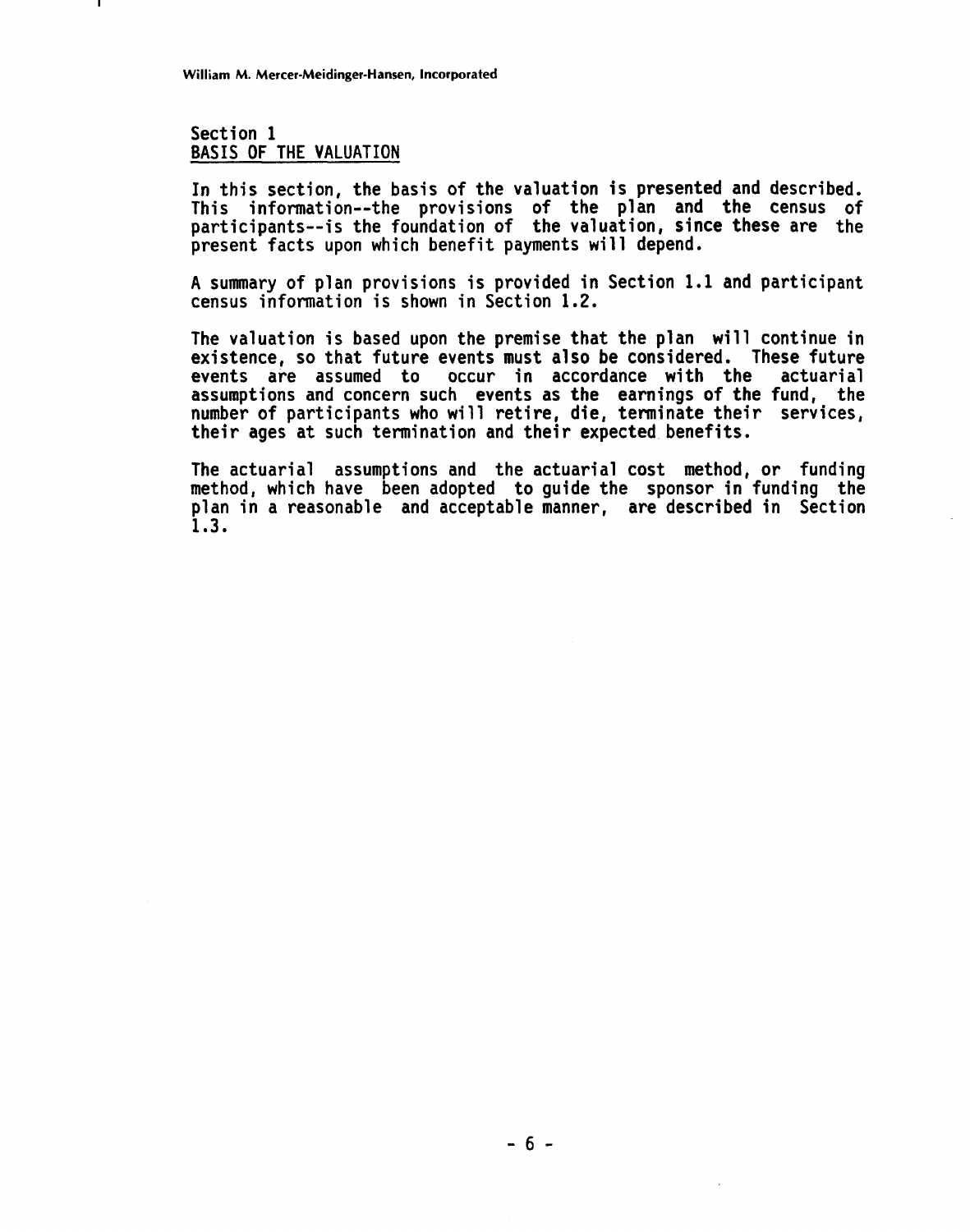# **Section 1.1 SUMMARY OF THE ALASKA TEACHERS' RETIREMENT SYSTEM**  Mercer-Meiding<br>1.1<br><u>OF THE A<br>Plan</u><br>The Teac

**The Teachers' Retirement System of Alaska is a joint contributory retirement system to provide benefits for teachers of the State.** 

**Effective Date** 

**June 30, 1955, as amended through June 30, 1987.** 

**Admini stration of Plan**   $(3)$ 

> **The Commissioner of Admini stration appoints the admini strator of the System; the A1 aska Teachers Retirement Board makes recommendations to the Commissioner of Administration; and the Commissioner of Revenue invests the funds.**

**Membership** 

**Membership in the Alaska Teachers' Retirement System is**  compulsory for each certificated elementary or secondary teacher, certificated school nurse, and other certificated **personnel who are employed on a full-time or part-time basis in positions which require teaching certificates as a condition of employment in the public schools of Alaska, the Commissioner of Education, supervi sors within the Department of Education, and all full-time or part-time teachers of the University of Alaska and administrative ersonnel occupying full -time positions at**  the University of Alaska which require academic standings and<br>are approved by the Administrator. Certain State legislators are approved by the Administrator. Certain State legislators may also elect to be eligible for membership.

**Credited Service** 

**A ear of membership service is defined to be the same as a sc** g **ool term which is currently a minimum of 172 days, and fractional service credit is on a daily rate basis. Credit is granted for all Alaskan public school service. Credit is granted for accrued, unused sick leave as reflected by the records of the last employer once a member has been on retirement an equal amount of time, meets el igibi 1 ity requirements and has completed an application for the credit.** 

**Contributions by Teachers** 

**Effective Julv 1. 1970. each teacher shall contribute 7% of base**  salary earned from July 1 to the following June 30.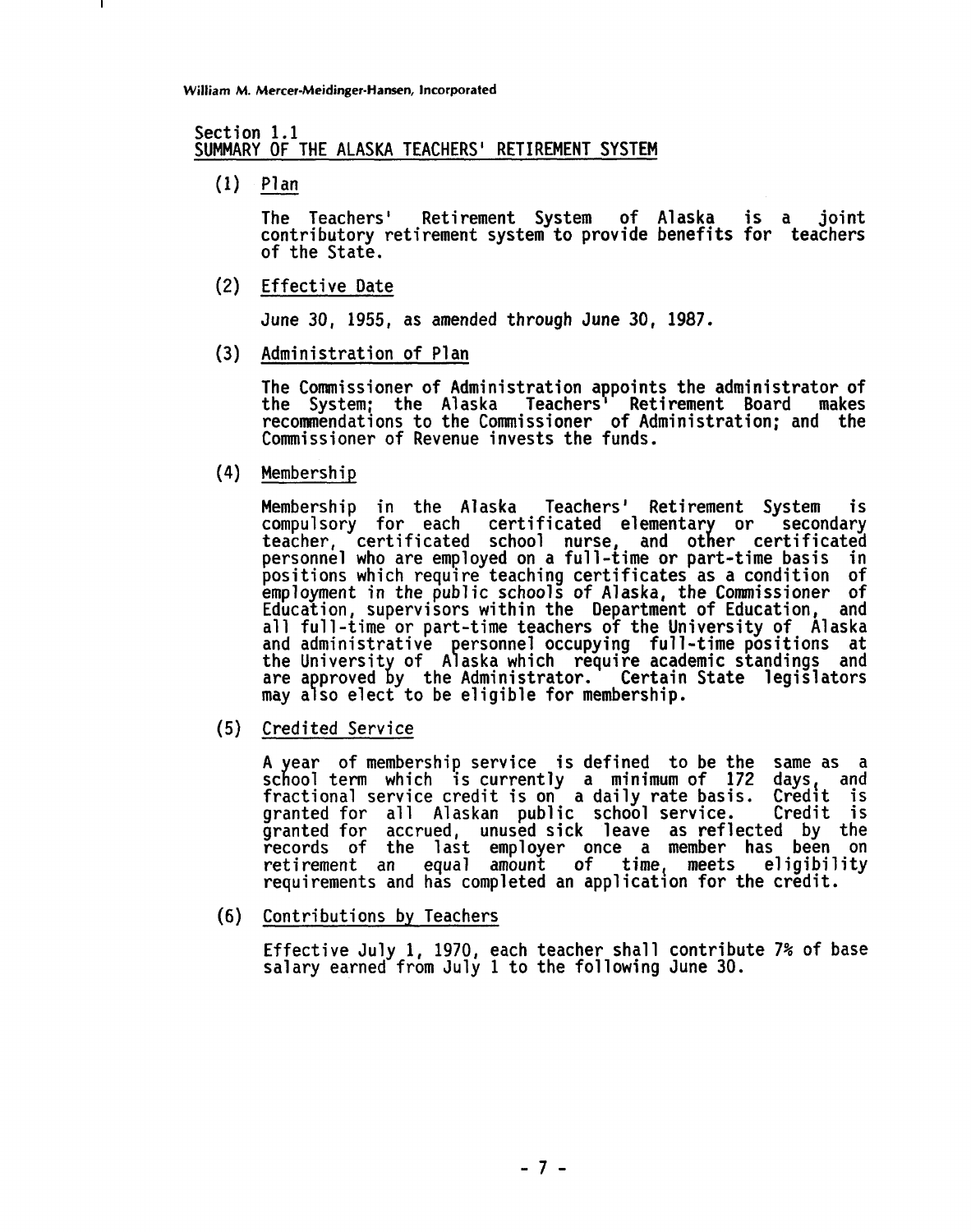#### **Voluntary Supplemental Contributions**

**If a teacher who first joined the system before July 1, 1982 wishes to make his or her spouse or minor children eligible for a** spouse to make supplemental contributions of an additional 1% of **base salary commencing not later than 90 days after marriage, or**  the birth or adoption of a child, or upon re-entry into the<br>system provided there was at least a twelve (12) month break in **service.** 

#### **(8) Arrearage Contributions**

**Up to ten years of pub1 ic or non-public teaching service, or service by a certificated person in a position requiring certification, in an accredited school not covered under the**  Teachers' Retirement System, or service in an institution of higher learning not under the control of the Board of Regents of higher learning not under the control of the Board of Regents of<br>the University of Alaska, may be credited for retirement<br>purposes. For teachers first hired after July 1, 1978, the full **actuarial cost of providing benefits for the service will be borne by the teacher. No fractional credit is granted for outside service.** 

**Service as a teacher, a certificated person employed in a full-time osition requiring a teaching certificate, or a**  Service as a teacher, a c<mark>ertificated person employed in a</mark><br>full-time position requiring a teaching certificate, or a<br>professional educator, in an-Alaska B.I.A. school or school<br>system-may-be-credited for-retirement-purpos **system may be credited for retirement purposes. Contributions are required for service which is claimed. There is no limit on the amount of Alaska B.I.A. service that may be claimed. Fractional credit is granted for Alaska B.I.A. service and military service.** 

**A maximum of five years of mi 1 itary service may be credited for**  retirement purposes; however, the maximum outside and military<br>service credit may not exceed ten years, unless entry into the **military is immediately preceded by TRS service and following discharge is continued by TRS service within one year. Contributions are required for service which is claimed.**  Fractional credit is granted for military service.

#### **(9) Retroactive Contributions**

**If a teacher was not subject to the provisions of the Retirement Act and, at a later date became subject to them due to legislative changes to the el igibi 1 ity requirements, the teacher may elect to receive credit for creditable service prior to membership by submitting to the Retirement Fund an amount equal to the contributions that would have been made if the teacher had been a member of the System for any year's service after June 30, 1955, plus interest thereon. Retroactive contributions are not requi red for creditable membership service before July 1, 1955.**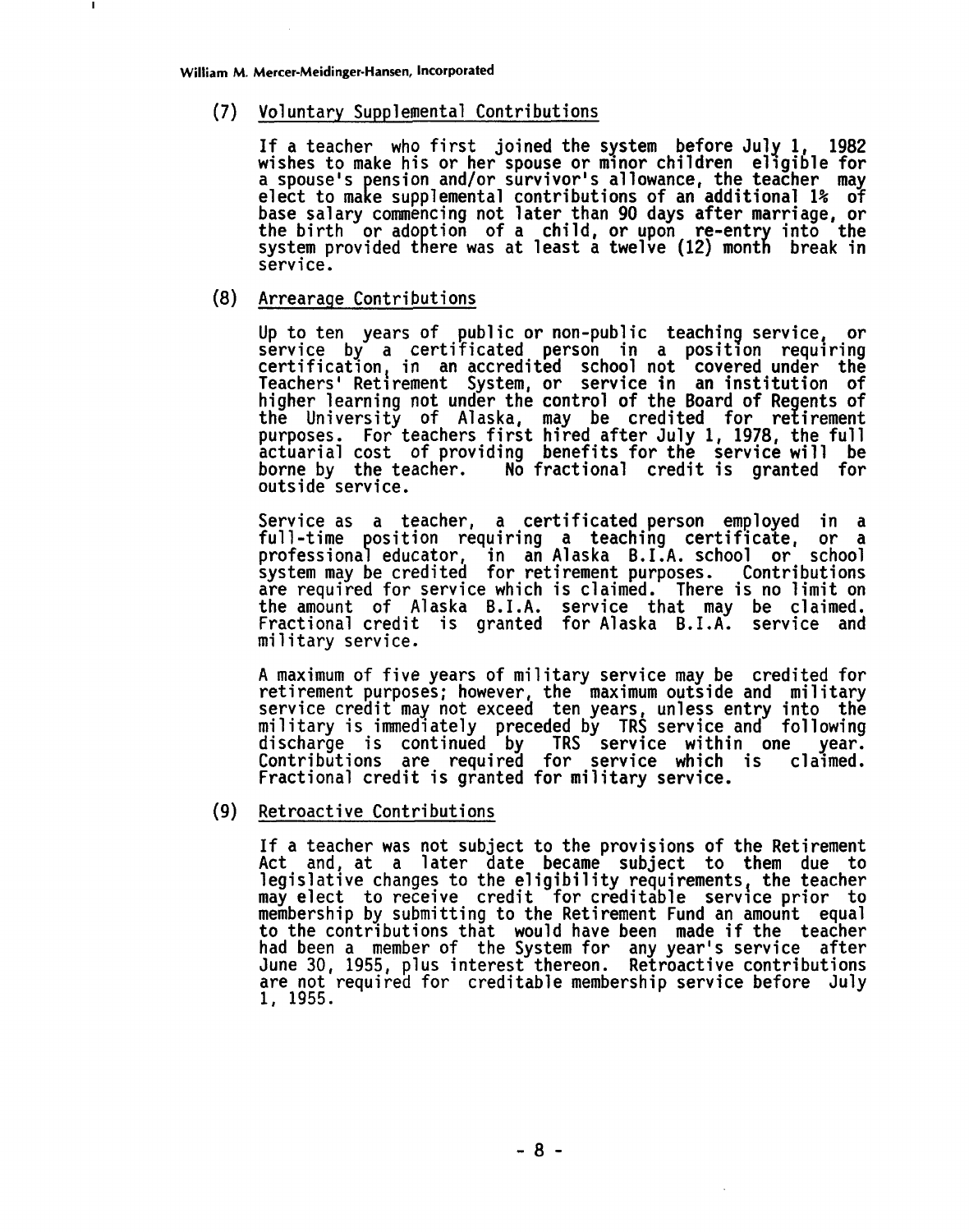**Employers' and State's Contributions** 

The employer and the State each contribute an amount equal to one-half of the amount required in addition to member amount required in addition to **contributions to finance the benefits of the System.** 

**Rate of Interest** 

J.

The amount deposited in a member account will be credited with<br>interest at the rate established for a school year at the end of **such school year. Effective June 30, 1974, the interest rate was increased to 4-112%.** 

**Withdrawal of Mandatory Contributions** 

**If a member terminates teaching services in Alaska, mandatory**  contributions may be withdrawn. Upon reguest, a terminated **contribution account.**  teacher will receive a refund of the balance of the member

**Reinstatement of Contributions** 

**If Mandatory Contributions are withdrawn and a member subsequently resumes teaching in Alaska, the member will be indebted to the Teachersi Retirement Fund in the amount of the total refund. The reinstatement indebtedness bears compound interest at the rate prescribed by regulation to the date of repayment or the date of retirement, whichever occurs first.** 

(14) Normal Retirement Eligibility

**Meeting the requirement of either (a) or (b) below:** 

- **(a) Upon attaining age 55 and meeting one of the following service requirements:** 
	-
	- **Eight years of ful ly-paid membership service, or** [ **15 years of fully-paid creditable service, the last five of which have been membership service; (after**  -pa: **1975 a new member needs eight years of ful y-paid membership service)** ; **or**
	- **(3) Five years of fully-paid membership service and three years of ful ly-paid Alaska 8. I .A. service;**
- **or;**
- (b) At any age after meeting one of the following service **requ i remen** a **s** :
	- **(1) 25 years of fully-paid creditable service, the last five of which are membership service; or**
	-
	- **20 years of fully-paid membership service; or** [ **20 years of fully-paid combined membership service and Alaska B.I.A. service, the last five of which are membership service.**
	- (4) 20 part-time years of fully-paid membership service (at least one-half year each).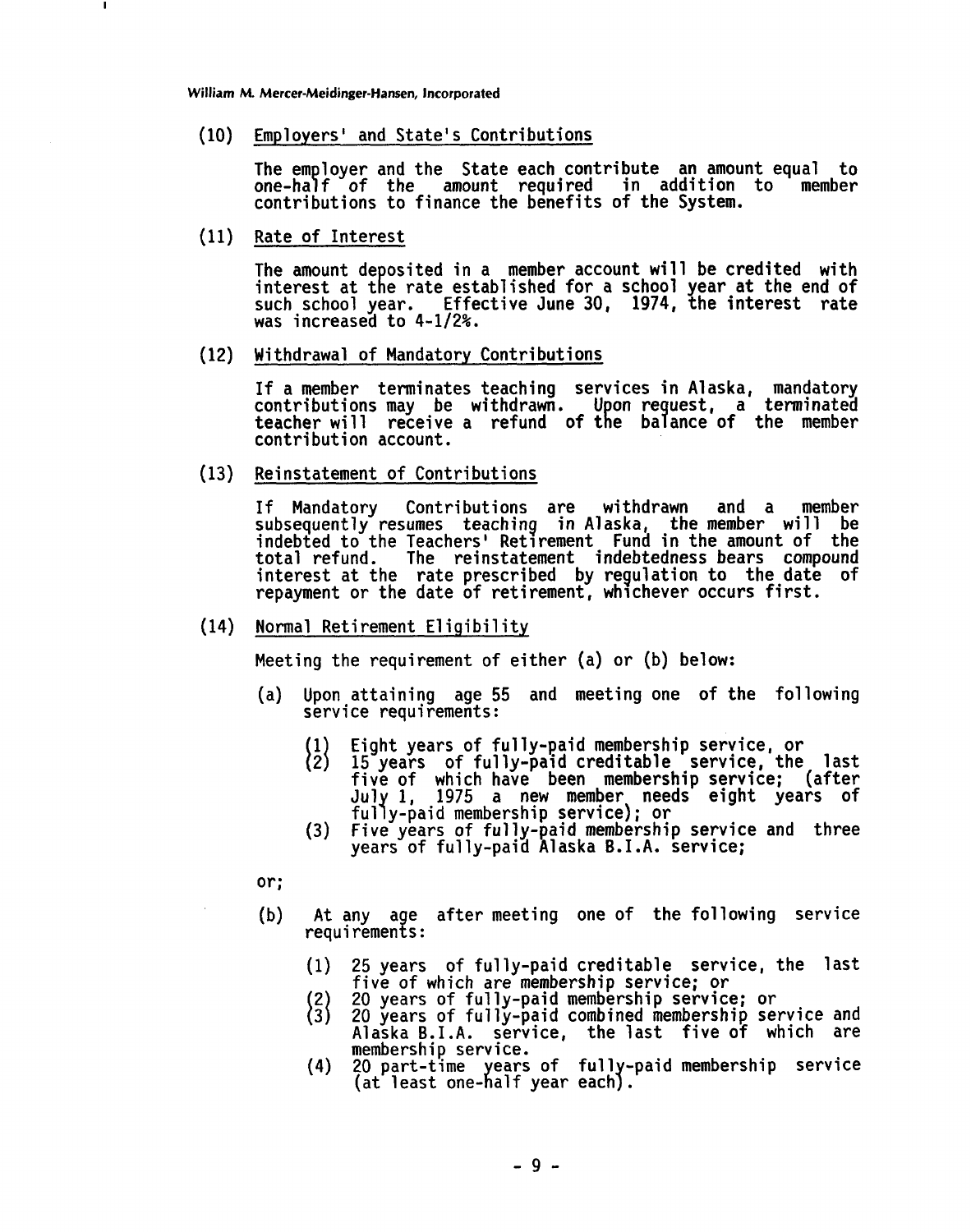**A retired teacher who has been receiving a disability retirement benefit shall be eligible for a service retirement benefit upon satisfying normal retirement eligibility.** 

 $(15)$ **Early Retirement Eligibility** 

**Upon attaining age 50 and meeting one of the following serv requi rements** :

- $\{1\}\$ **Eight years of fully-paid membership service, or**
- **15 years of fully-paid creditable service, the last five which have been membership service; after July 1, 1975**  which have been membership service; (after July 1, 1975)<br>hew member needs eight years of fully-paid membersh:<br>service); or
- **(3) Five years of fully- aid membership service and three years of fully-paid Alaska B.I.A.** service during which the service fully-paid Alaska B.I.A. service during which the **teacher received compensation for at 1 east two-thi rds of each school year.**
- **Computation of Average Base Salary**   $(16)$

**A** teacher's average base salary is determined by averaging the **Computation of Average Base Salary<br>A teacher's average base salary is determined by averaging the<br>teacher's highest base salary which the teacher received for any<br>three years of membership service. three years of membership service.** 

 $(17)$ **Normal Retirement Benefit** 

> **The normal retirement benefit is 2% of the teacher's Average Base Salary multiplied by the total number of years of creditable service.**

 $(18)$ **Early Ret i rement Benefit** 

> **A teacher who meets the service requirements for normal**  retirement, but not the age requirements, may elect to have reduced payments commence as early as age 50. The reduced Larly Retirement Benefit is equal to the actuarial equivalent of the <br>normal retirement benefit.

**Indebtedness Owing At Reti rement** 

**If on the date of appointment to retirement, a teacher has not paid the full amount of his indebtedness including interest to the Retirement Fund, the retirement benefit will be reduced for life by an amount equal to the actuarial equivalent of the outstanding indebtedness at the time of retirement.** 

**Re-employment of a Retired Teacher** 

**If a retired teacher is reemployed in a position covered under the System, the retirement benefit will be suspended during the period of reemployment.** 

**During such period of reemployment, retirement contributions are mandatory.**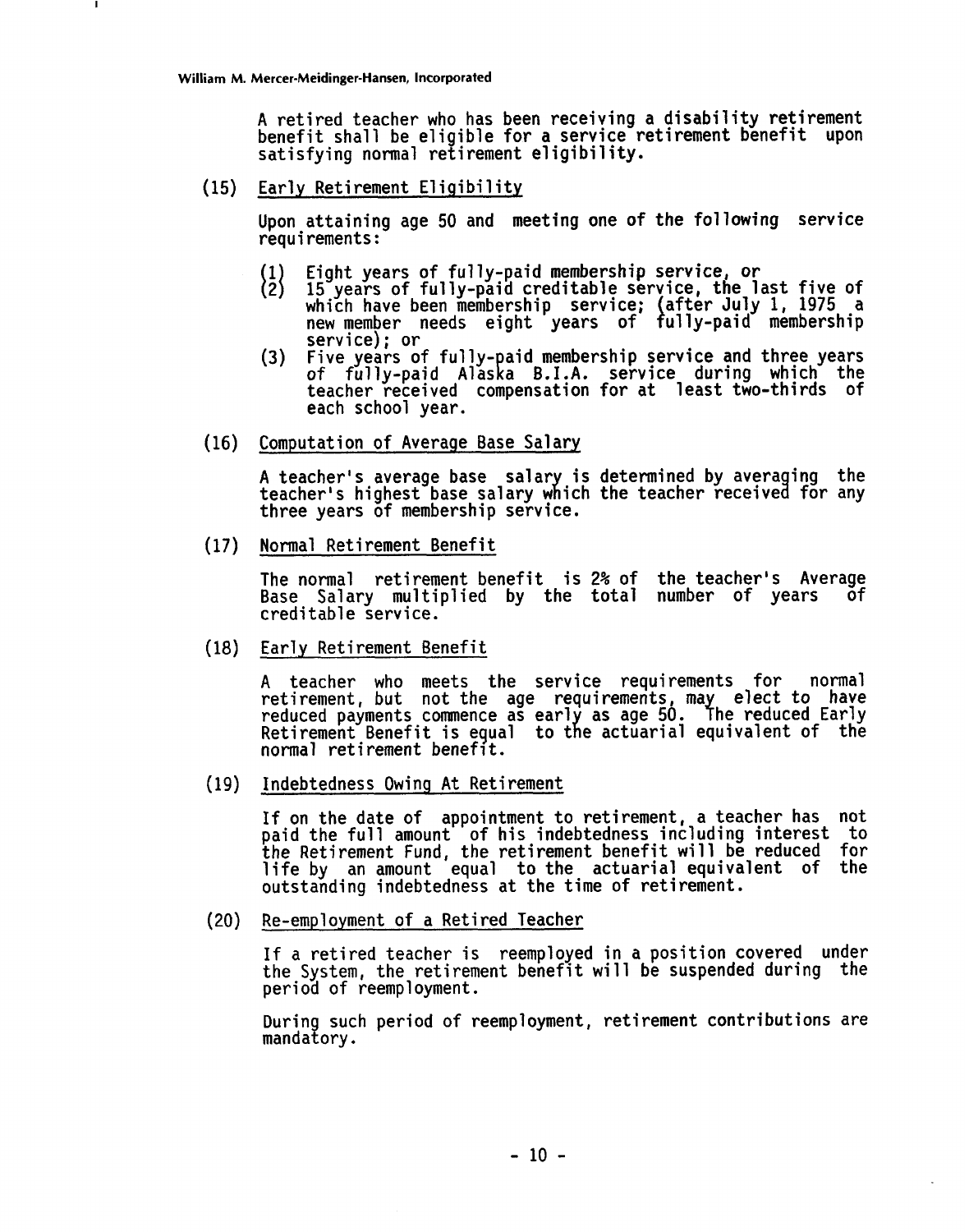$(21)$ **Di sabi 1 i ty Retirement Benefits** 

> **A disability retirement benefit may be paid if a teacher has become permanently disabled before 55 and has at least five**  years of fully-paid membership service.

> **The benefit will be equal to 50% of the disabled teacher's base**  salary immediately prior to becoming disabled. This benefit<br>will be increased by 10% of the teacher's base salary for each **minor child up to a maximum of 40%.**

> **When the disabled teacher attains age 55, the disability benefit wi 11 automatical 1 terminate. A normal retirement benefit wi 11 be computed as i% the teacher had been in membership service during the period of disability, and a service retirement will be granted.**

 $(22)$ **Cost-of-Living A1 lowance** 

> **An eligible retired teacher who remains in Alaska is entitled to receive an additional cost-of-living a1 lowance equal to 10% of the base ret i rement benefit** .

 $(23)$ **Post-Ret i rement Pension Adjustment** 

> **When the administrator determines that the cost of living has increased and that the financial condition of the retirement**  fund permits, all retirement benefits may be increased. amount of the increase shall be not more than 4% compounded for **each year of retirement, or the cost-of-living increase since the date of retirement, reduced by prior Post-Retirement Pension Adjustments.**

#### $(24)$ **Lump Sum Non-Occupational and Occupational Death Benefit**

**Upon a non-occupational death of a member who has made no**  supplemental contributions or who made supplemental<br>contributions for less than one year and has completed less than one year of membership service, a lump-sum benefit shall be paid to the designated beneficiary. The lump-sum benefit is the to the designated beneficiary. The lump-sum benefit is the <br>teacher's accumulated member contribution account. If the **teacher's accumulated member contribution account. teacher is in active service at the time of death after completing at least one year of membership service but before becoming a vested member, an additional death benefit equal to \$1,000 plus \$100 for each year of membership service (the total not to exceed \$3,000) plus \$500 if the teacher is survived by one or more minor children is also payable.** 

**Upon an occupational death of a member who has not made the**  required supplemental contributions, a monthly **pension equa! to 40% of the base salary at the time of death or disability, if earlier, may be payable. At the member's Normal Retirement Date, the benefit converts to a Normal Retirement benefit based on pay at date of disability or death and credited service, including period from date of disability or death to Normal Ret i rement Date.**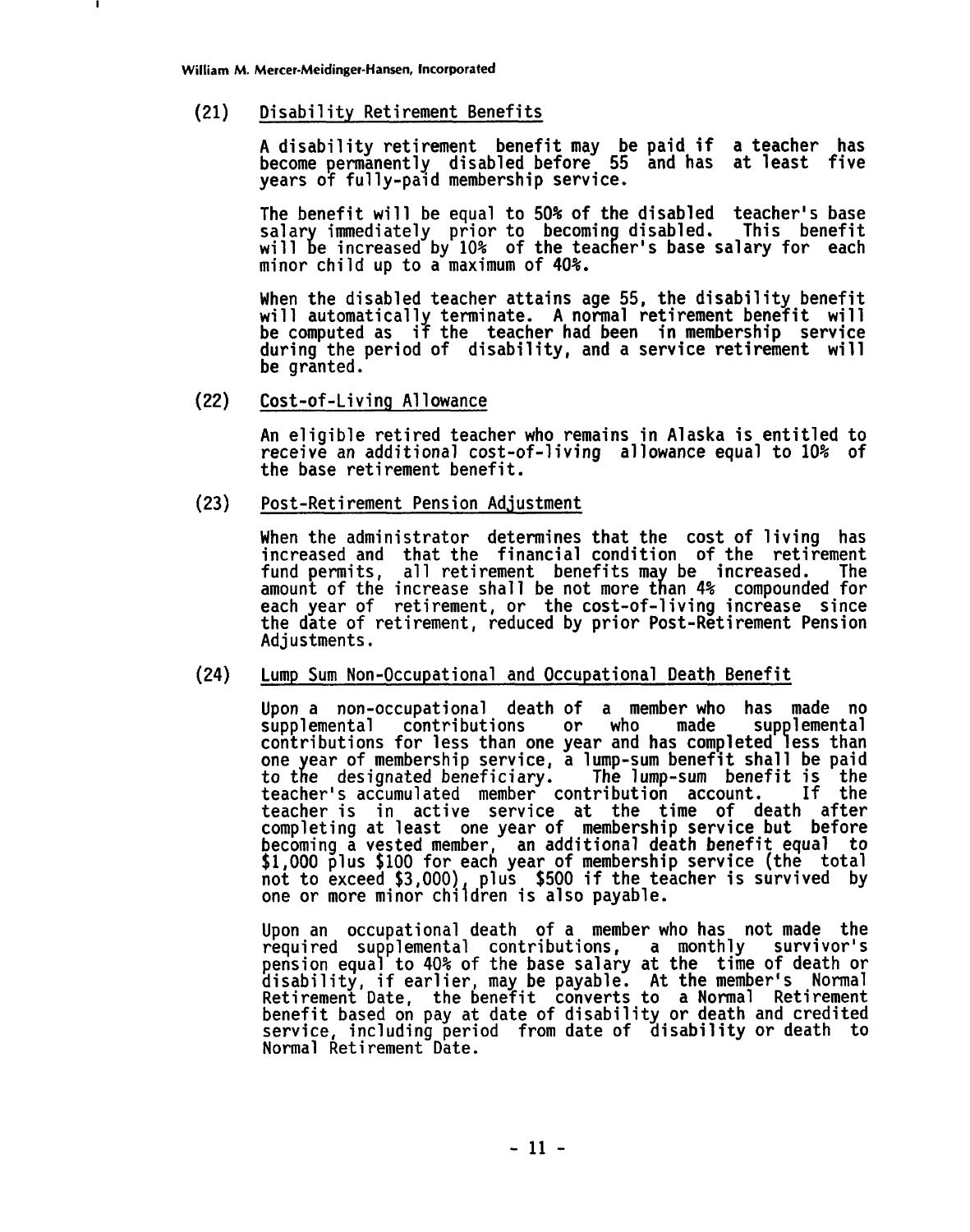**If the teacher had received a retirement benefit prior to his death, payment shall be his accumulated contributions, plus interest, minus all benefits paid. However, if the teacher elected one of the joint and survivor options (50%, 66-213% or 75%) at retirement, an eli ible spouse would receive a continuing monthly benefits** paid. However, if the teacher elected one of the joint and survivor options (50%, 66-2/3%) at retirement, an eligible spouse would receive continuing monthly benefit for the rest of his or her

**(25) Survi vorl s A1 1 owance** 

If a teacher has made supplemental contributions for at least **one year and dies whi** P **e in membership service, or while receiving a disability benefit, or if a teacher has made sup lemental contributions for at least five years and dies whi** e **e on retirement or in deferred retirement status, and is**  survived by one or more minor children, his surviving spouse and/or minor children are entitled to the survivor's allowance. **The amount of the benefit is 35% of the teacher's base salary**  immediately prior to his death or becoming disabled for his<br>spouse and 10% for each minor child up to a maximum of 40%. The **survivor's allowance commences the month following the member's**  death. When there is no longer an eligible minor child, this allowance ceases and a Spouse's Pension becomes payable.

 $(26)$ **Spouse** ' **s Pension** 

If a teacher has made supplemental contributions for at least one year and dies while in membership service, or while **ore in the service in the service of the service of the set of the set of the set of the set of the set of the**<br> **one year and dies while in membership service, or while**<br> **receiving a disability benefit, or if a teacher sup lemental contributions for at least five years and dies which is a set of the control of the control of the control of the supplemental contributions for at least five years and dies**<br>while on retirement or in deferred retirement status, the<br>surviving spouse is entitled to rec **surviving spouse is entitled to receive the Spouse's Pension. The amount of the benefit is 50% of the service retirement benefit that the deceased teacher was receiving or would have**  received. The Spouse's Pension commences the month following the member's death. The payment ceases when the spouse dies.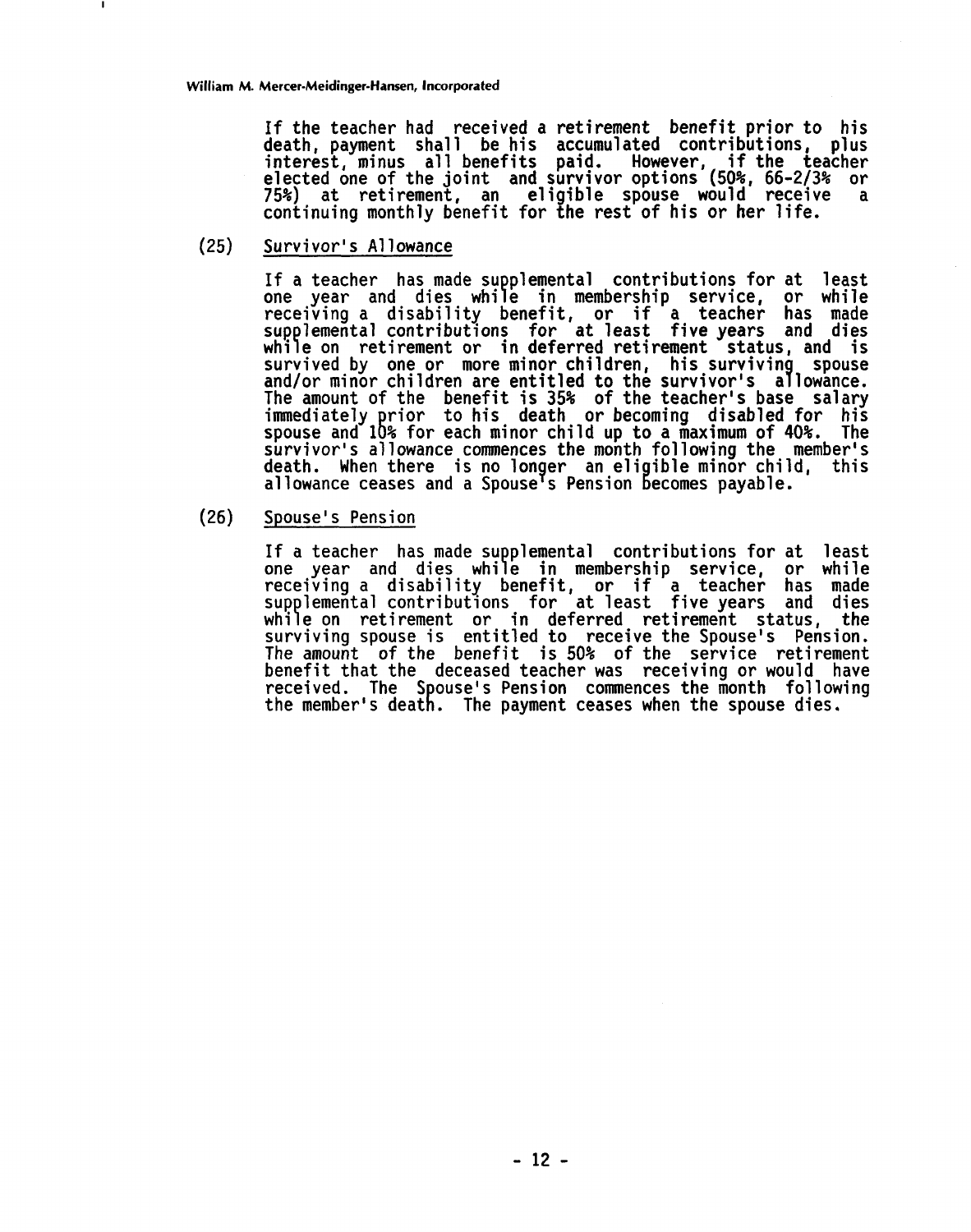$\mathbf{I}$ 

#### Section 1.2(a) MISCELLANEOUS INFORMATION AS OF JUNE 30

Active Members

|     |                                           | <u>1983</u> | <u>1984</u>                                   | <u>1985</u>                | <b>1986</b>                | <u>1987</u> |
|-----|-------------------------------------------|-------------|-----------------------------------------------|----------------------------|----------------------------|-------------|
| (1) | Number                                    | 7,899       | 8,259                                         | 8,684                      | 8,824                      | 7,797       |
| (2) | Number Vested                             |             |                                               |                            | 4,233                      | 4,196       |
| (3) | Average Age                               | 39.47       | 39.76                                         | 40.04                      | 40.48                      | 41.09       |
| (4) | Average Credited<br>Service               | 9.51        | 9.53                                          | 9.54                       | 9.81                       | 10.45       |
| (5) | Average Annual<br>Salary                  | \$37,323    | \$39,416                                      | \$41,238                   | \$44,440                   | \$44,710    |
|     |                                           |             |                                               | Retirees and Beneficiaries |                            |             |
| (1) | Number                                    | 1,712       | 1,764                                         | 2,022                      | 2,098                      | 2,376       |
| (2) | Average Age                               | 62.60       | 63.17                                         | 62.75                      | 63.18                      | 62.83       |
| (3) | Average Monthly<br>Benefit Base           | \$1,041     | \$1,060                                       | \$1,176                    | \$1,205                    | \$1,304     |
|     | C.0.L.A.                                  | \$<br>68    | \$<br>68                                      | \$<br>79                   | \$<br>79                   | 87<br>\$    |
|     | P.R.P.A.                                  | \$<br>197   | \$<br>188                                     | \$<br>279                  | \$<br>258                  | \$<br>268   |
|     | <b>Total</b>                              | \$1,306     | \$1,316                                       | \$1,534                    | \$1,542                    | \$1,659     |
|     |                                           |             |                                               |                            | <b>Vested Terminations</b> |             |
| (1) | Number                                    | 430         | 509                                           | 335                        | 481                        | 777         |
| (2) | Average Age                               | 47.50       | 46.75                                         | 45.49                      | 47.74                      | 47.92       |
|     | (3) Average Monthly Benefit \$ 908        |             | $\mathsf{S}$<br>944                           |                            | $$850$ $$1,178$ $$1,391$   |             |
|     |                                           |             | Not Vested Terminations With Account Balances |                            |                            |             |
| (1) | Number                                    | 1,037       | 914                                           | 1,093                      | 869                        | 1,529       |
| (2) | Average Account Balance \$ 5,360 \$ 5,573 |             |                                               |                            | \$6,649\$3,356             | \$9,421     |

 $\hat{\mathcal{A}}$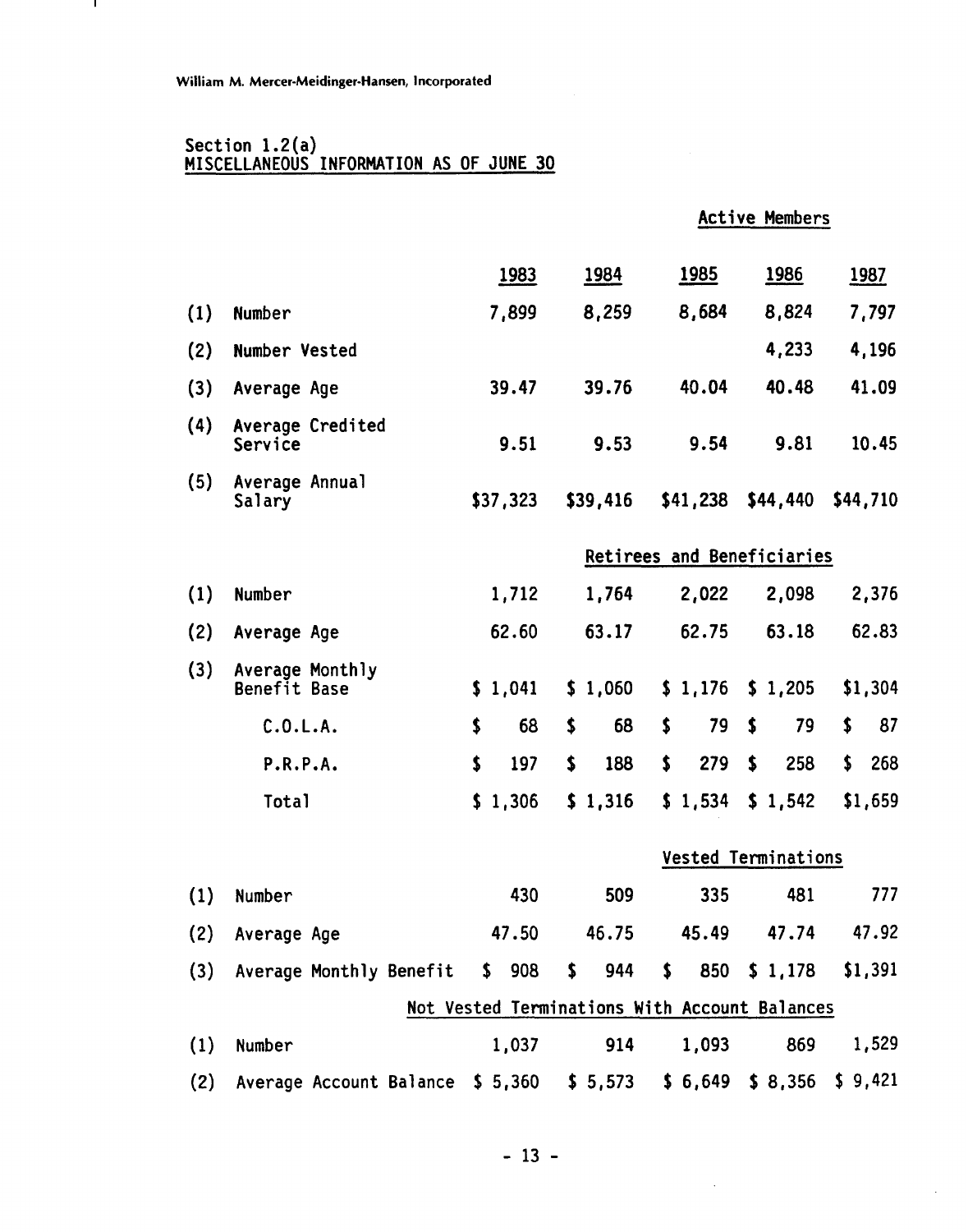## Section 1.2(b)<br>DISTRIBUTIONS OF ACTIVE PARTICIPANTS

#### STATE OF ALASKA - TRS ACTIVES

L.

#### VALUATION DATE 6/30/1987

 $\hat{\mathcal{A}}$ 

 $\ddot{\phantom{a}}$ 

|                                                                                                                                                                               | AGE<br>GROUP                                                                                                                                                         | <b>NUMBER</b><br>OF<br>PEOPLE                                                                        | ANNUAL EARNINGS BY AGE------<br><b>TOTAL</b><br><b>ANNUAL</b><br>EARNINGS                                                                                                                                                                        | AVERAGE<br>ANNUAL<br>EARNINGS                                                                                                                    |                                        | -----<br><b>SERVICE</b><br><b>GROUP</b>                                                                                                       | ANNUAL EARNINGS<br><b>NUMBER</b><br>OF<br>PEOPLE                                                                          | TOTAL<br>ANNUAL<br>EARNINGS                                                                                                                                                    | BY SERVICE<br>AVERAGE<br>ANNUAL<br>EARNINGS                                                                                                |                                                                            |
|-------------------------------------------------------------------------------------------------------------------------------------------------------------------------------|----------------------------------------------------------------------------------------------------------------------------------------------------------------------|------------------------------------------------------------------------------------------------------|--------------------------------------------------------------------------------------------------------------------------------------------------------------------------------------------------------------------------------------------------|--------------------------------------------------------------------------------------------------------------------------------------------------|----------------------------------------|-----------------------------------------------------------------------------------------------------------------------------------------------|---------------------------------------------------------------------------------------------------------------------------|--------------------------------------------------------------------------------------------------------------------------------------------------------------------------------|--------------------------------------------------------------------------------------------------------------------------------------------|----------------------------------------------------------------------------|
|                                                                                                                                                                               | $0 - 19$<br>$20 - 24$<br>$25 - 29$<br>$30 - 34$<br>$35 - 39$<br>$40 - 44$<br>$45 - 49$<br>50-54<br>55-59<br>60-64<br>65-69<br>$70 - 74$<br>$75 - 79$<br>90+<br>TOTAL | $\bigcirc$<br>18<br>462<br>1133<br>2004<br>1991<br>$\frac{1284}{566}$<br>73<br>-16<br>1<br>Ō<br>7797 | Ο.<br>561552.<br>15137610.<br>43083084.<br>85794456.<br>93453320.<br>63410452.<br>30400174.<br>11688180.<br>4084033.<br>898299.<br>46460.<br>48362.<br>Ο.<br>348605984.                                                                          | 0.<br>31197.<br>32765.<br>38026.<br>42812.<br>46938.<br>49385.<br>$51877.$<br>51264.<br>55946.<br>56144.<br>46460.<br>48362.<br>Ō.<br>44710.     |                                        | O<br>$\frac{1}{2}$ $\frac{2}{3}$<br>$0 - 4$<br>5-9<br>$10-14$<br>15-19<br>$20 - 24$<br>$25 - 29$<br>$30 - 34$<br>$35 - 39$<br>$4()+$<br>TOTAL | 761<br>719<br>946<br>893<br>578<br>3897<br>2159<br>1112<br>535<br>85<br>$\frac{7}{2}$<br>$\langle \cdot \rangle$<br>7797. | 30339614.<br>29716546.<br>38595304.<br>37393712.<br>25188066.<br>161233616.<br>99209312,<br>54919276,<br>27934630,<br>4766835.<br>419537.<br>123016.<br>О.<br>G.<br>3486062401 | 39868.<br>41330.<br>40798.<br>41874.<br>43578.<br>41374.<br>45952.<br>49388.<br>52214.<br>56080.<br>59934.<br>61508.<br>Ō.<br>Ò.<br>44710. |                                                                            |
|                                                                                                                                                                               |                                                                                                                                                                      |                                                                                                      |                                                                                                                                                                                                                                                  |                                                                                                                                                  | SERVICE GROUPS                         | BY AGE GROUFE                                                                                                                                 |                                                                                                                           |                                                                                                                                                                                |                                                                                                                                            |                                                                            |
|                                                                                                                                                                               |                                                                                                                                                                      |                                                                                                      | S                                                                                                                                                                                                                                                | E<br>R.<br>V                                                                                                                                     | Ε<br>C.<br>$\bf{I}$                    | $\mathsf R$<br>G.                                                                                                                             | P<br>$\Box$<br>- 13                                                                                                       |                                                                                                                                                                                |                                                                                                                                            |                                                                            |
| AGE                                                                                                                                                                           | $() - 4$                                                                                                                                                             | $5 - 9$                                                                                              | $10 - 14$                                                                                                                                                                                                                                        | $15 - 19$                                                                                                                                        | $20 - 24$                              | $25 - 29$                                                                                                                                     | $30 - 34$                                                                                                                 | 35-39                                                                                                                                                                          | 40~                                                                                                                                        | TOTAL                                                                      |
| $0 - 1$<br>$20 - 24$<br>25-29<br>$30 - 34$<br>$35 - 39$<br>$40 - 44$<br>$45 - 49$<br>$50 - 54$<br>55-59<br>$60 - 64$<br>$65 - 69$<br>$70 - 74$<br>$75 - 75$<br>$60+$<br>TOTAL | 0<br>18<br>422<br>762033596<br>26<br>6<br>$\ddot{\rm o}$<br>$\ddot{\rm{o}}$<br>Ŏ.<br>3897                                                                            | 338<br>$rac{608}{577}$<br>347<br>165<br>2159                                                         | 0<br>O<br>$\bullet$<br>Ò<br>$\bullet$<br>40<br>$\frac{33}{27}$<br>$\frac{279}{257}$<br>$10\epsilon$<br>50<br>$\pm 1$<br>14<br>$\begin{array}{c} 18 \\ 5 \\ 0 \end{array}$<br>4<br>1<br>$\rm \ddot{\rm O}$<br>$\overline{O}$<br>Ō<br>$111\bar{2}$ | $\bigcirc$<br>0<br>$\langle \cdot \rangle$<br>$\mathcal{O}$<br>37<br>$2\overline{1}0$<br>168<br>90.<br>19<br>10<br>1<br>$\circ$<br>0<br>Ō<br>535 | Ō<br>4248300<br>$\tilde{Q}$<br>Ò<br>85 | 0<br>0<br>0000123100007                                                                                                                       | Q.<br>0<br>0000001100002                                                                                                  | O<br>0<br>0000000000000<br>Ğ                                                                                                                                                   | $\frac{1}{2}$<br>00000000000<br>Ŏ                                                                                                          | $\mathcal{O}$<br>1823<br>1133691822341<br>120992522711<br>$\frac{1}{7797}$ |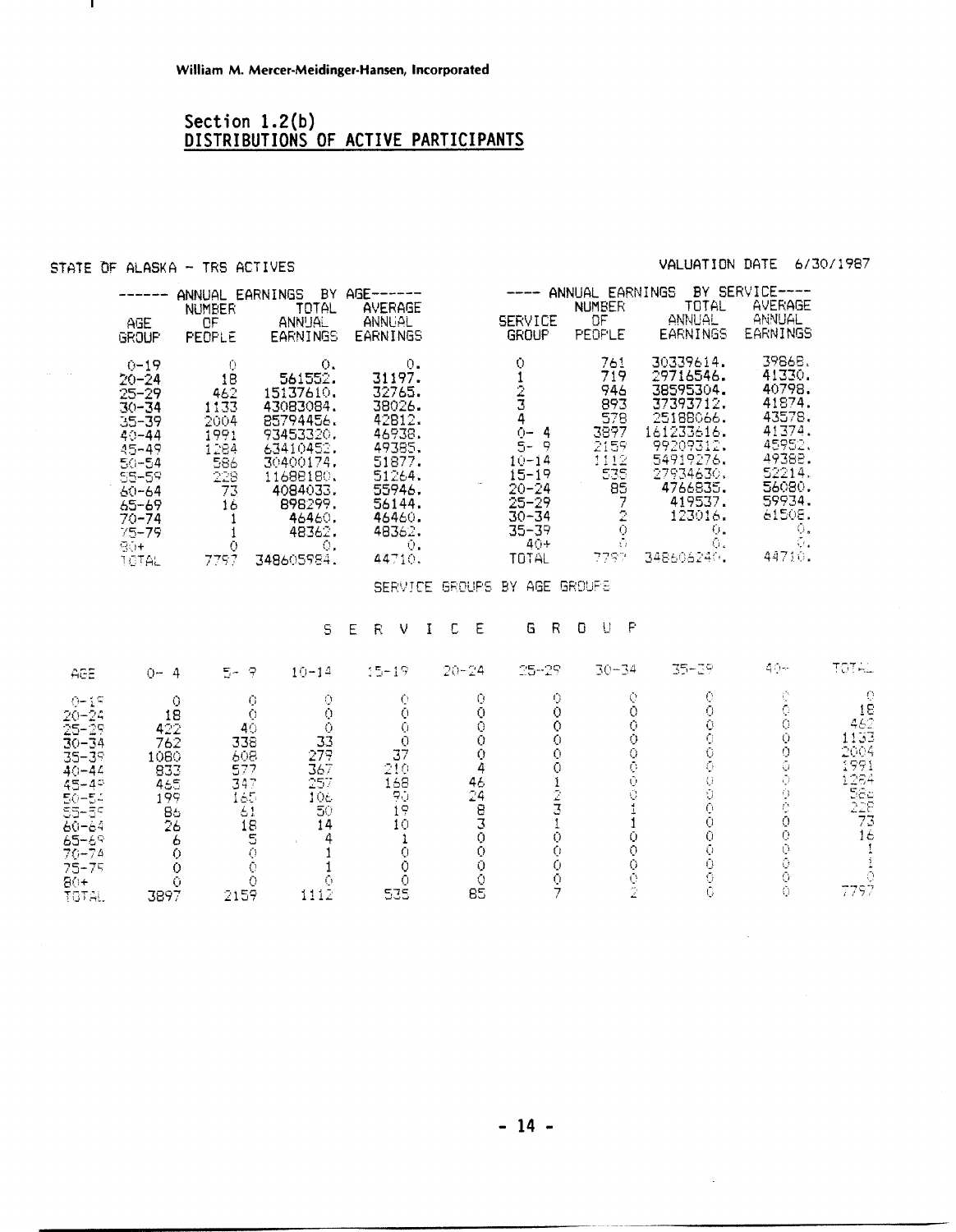$\mathbf{I}$ 

### Section 1.2 (c) STATISTICS ON NEW RETIREES DURING THE YEAR ENDING JUNE 30

|                              | <u>1983</u>             | <u>1984</u> | <u>1985</u>    | <u>1986</u>             | <u>1987</u>             |
|------------------------------|-------------------------|-------------|----------------|-------------------------|-------------------------|
| Service                      |                         |             |                |                         |                         |
| Number                       | 242                     | 179         | 279            | 179                     | 285                     |
| Average Age<br>At Retirement | 54.54                   | 54.66       | 54.95          | 56.06                   | 53.83                   |
| Average Benefit              | \$1,680                 | \$1,770     | \$2,011        | \$1,968                 | \$2,124                 |
| <b>Disability</b>            |                         |             |                |                         |                         |
| Number                       | $\overline{\mathbf{z}}$ | 5           | $6\phantom{1}$ | $\overline{\mathbf{z}}$ | 13                      |
| Average Age<br>At Retirement | 45.03                   | 52.60       | 48.57          | 43.48                   | 45.14                   |
| Average Benefit              | \$2,333                 | \$2,749     | \$2,500        | \$2,648                 | \$2,321                 |
| Survivor                     |                         |             |                |                         |                         |
| Number                       | 3                       | 8           | $\overline{4}$ | 3                       | $\overline{\mathbf{3}}$ |
| Average Age<br>At Retirement | 43.36                   | 53.65       | 46.78          | 45.47                   | 46.43                   |
| Average Benefit              | \$1,727                 | \$1,330     | \$2,452        | \$1,942                 | \$1,208                 |
| Total                        |                         |             |                |                         |                         |
| Number                       | 252                     | 192         | 289            | 189                     | 301                     |
| Average Age<br>At Retirement | 54.14                   | 54.53       | 54.70          | 55.43                   | 53.38                   |
| Average Benefit              | \$1,699                 | \$1,777     | \$2,027        | \$1,992                 | \$2,123                 |

 $\overline{a}$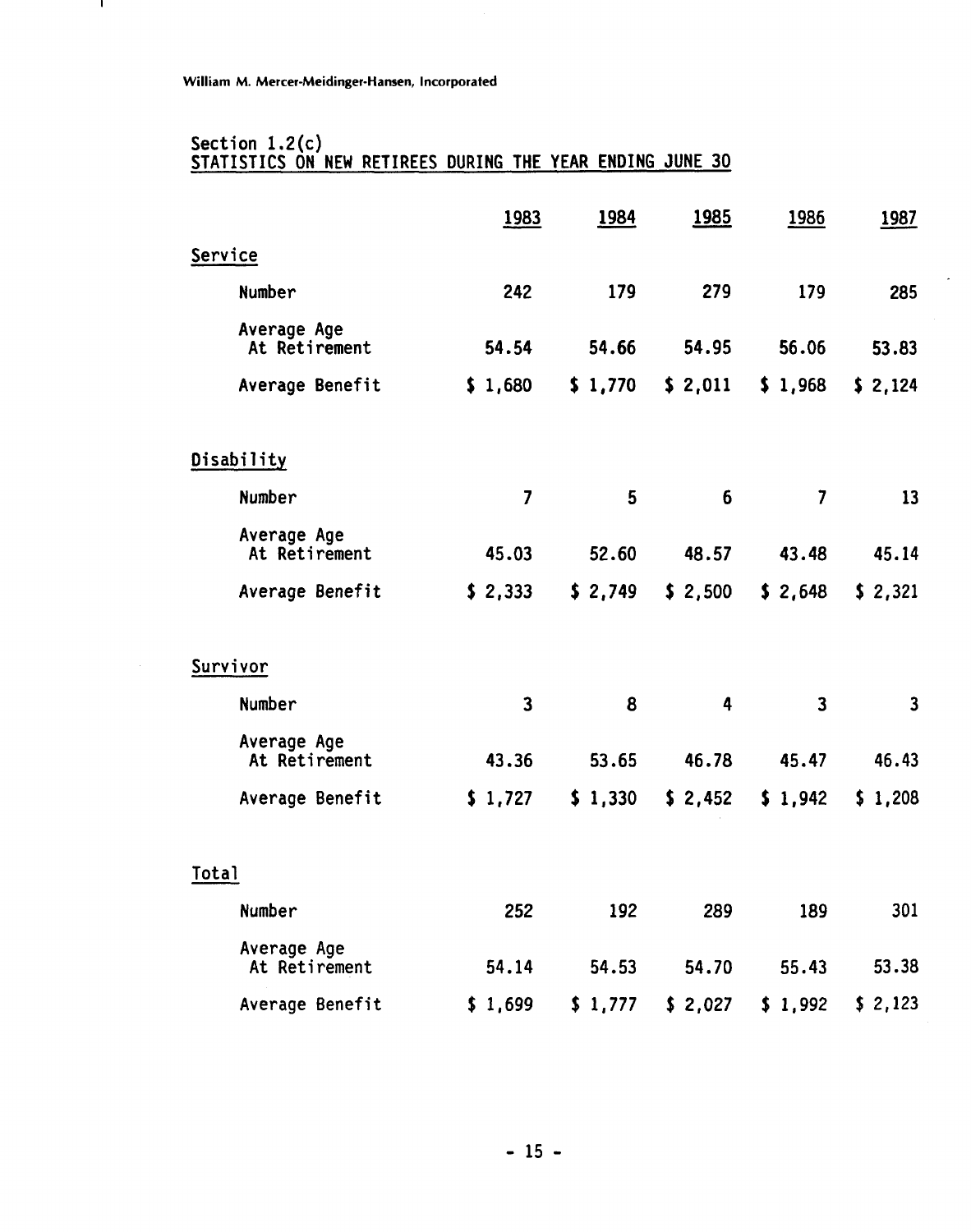# Section 1.2(d)<br>STATISTICS ON ALL RETIREES AS OF JUNE 30

 $\mathbf{I}$ 

|                                                                                                                                                                                                                             | 1983                        | 1984                                                | <b>1985</b>                                          | 1986                                                                   | 1987                                          |
|-----------------------------------------------------------------------------------------------------------------------------------------------------------------------------------------------------------------------------|-----------------------------|-----------------------------------------------------|------------------------------------------------------|------------------------------------------------------------------------|-----------------------------------------------|
| Normal Retirement                                                                                                                                                                                                           |                             |                                                     |                                                      |                                                                        |                                               |
| Number, Prior Year<br>Net Change During Year<br>Number, This Year<br>Average Age At Retirement 57.01 56.96 56.57<br>Average Age Now 63.44<br>Average Monthly Benefit \$1,305.08 \$1,316.92 \$1,537.09 \$1,549.08 \$1,672.08 | 1,361<br>218                | 1,579<br>48<br>1,579 1,627 1,855 1,922 2,194        | 1,627<br>228                                         | 1,855<br>67<br>56.47<br>64.13 63.49 64.01                              | 1,922<br>272<br>56.06<br>63.52                |
| Surviving Spouse's Benefits                                                                                                                                                                                                 |                             |                                                     |                                                      |                                                                        |                                               |
| Number, Prior Year<br>Net Change During Year<br>Number, This Year<br>Average Age At Retirement 59.13<br>Average Age Now 66.22<br>Average Monthly Benefit $$812.92 $592.92$                                                  | 36<br>$6\overline{6}$<br>42 | 52<br>(2)<br>40<br>64.87                            | - 40<br>24<br>64<br>57.87 57.29<br>66.20<br>\$952.64 | - 64<br>-5<br>69<br>54.52<br>63.98<br>\$833.25                         | 69<br>- 1<br>70<br>53.93<br>63.49<br>\$749.50 |
| Survivor's Benefits                                                                                                                                                                                                         |                             |                                                     |                                                      |                                                                        |                                               |
| Number, Prior Year<br>Net Change During Year<br>Number, This Year<br>Average Age At Retirement 37.83<br>Average Age Now 43.09<br>Average Monthly Benefit \$1,264.17 \$1,247.17 \$1,501.30 \$1,583.58 \$1,745.50             | 31<br>$\overline{4}$        | 35 <sub>2</sub><br>$\overline{2}$<br>37<br>$35 - 1$ | 37 <sub>2</sub><br>$\mathbf{1}$<br>38                | 38 <sup>°</sup><br>(4)<br>34<br>35.47 36.23 35.29<br>41.09 41.84 43.08 | 34<br>(2)<br>32<br>39.04<br>46.77             |
| Disabilities                                                                                                                                                                                                                |                             |                                                     |                                                      |                                                                        |                                               |
| Number, Prior Year<br>Net Change During Year<br>Number, This Year<br>Average Age At Retirement 43.32 44.11<br>Average Age Now 48.36 49.64<br>Average Monthly Benefit \$1,738.50 \$1,816.75 \$2,025.77 \$2,002.75 \$2,075.33 | 57<br>(1)<br>56             | 56<br>$\overline{4}$<br>60                          | 60 l<br>$5\overline{)}$<br>65<br>44.46<br>50.30      | 65<br>- 8<br>73<br>44.55<br>50.64                                      | 73<br>$\overline{J}$<br>80<br>44.00<br>49.93  |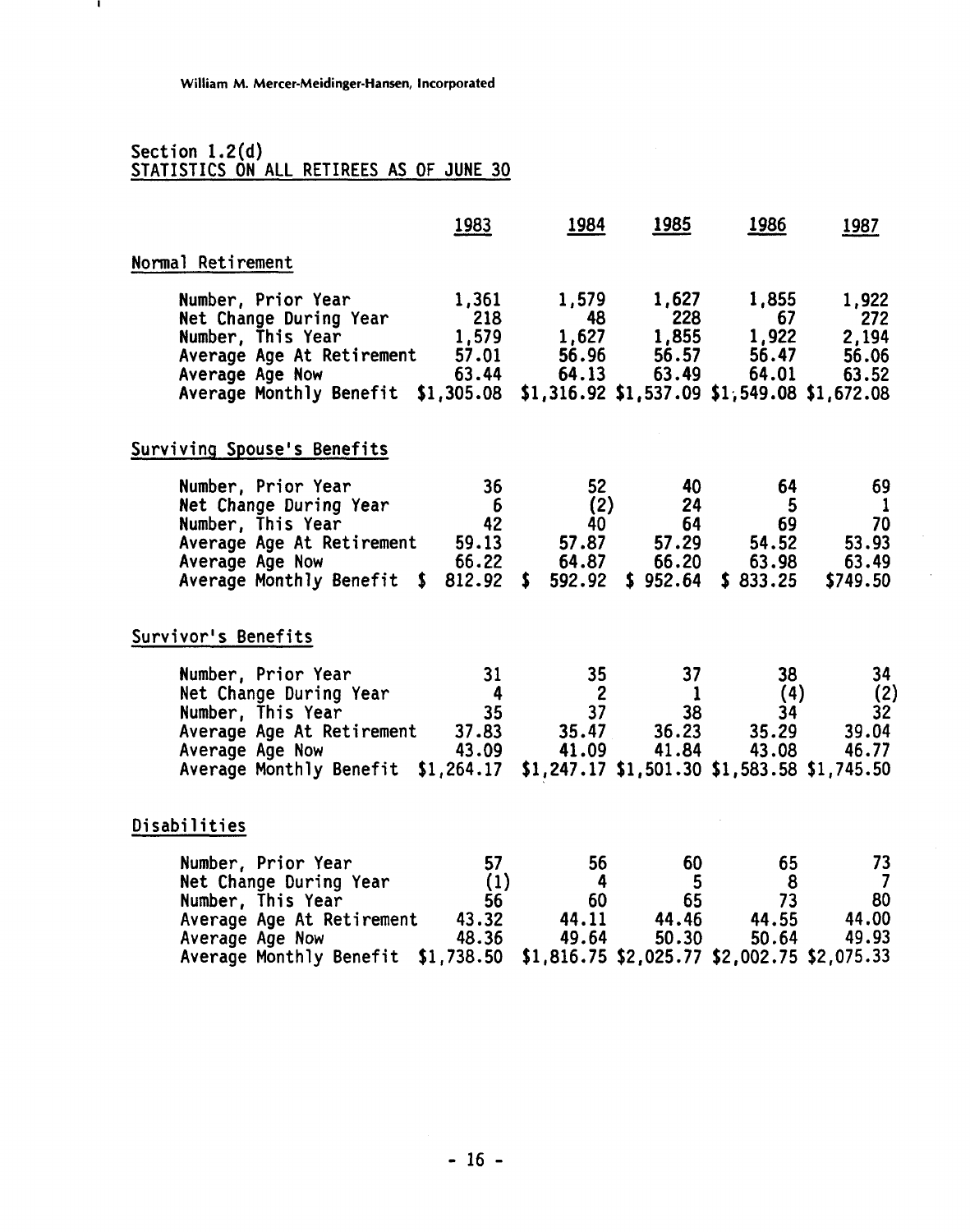## **Sect i on 1.2 (e) DISTRIBUTIONS OF ANNUAL BENEFITS OF RETIRED PARTICIPANTS**

## STATE OF ALASKA - TRS BENEFIT RECIPIENTS

 $\bar{\mathbf{I}}$ 

 $\omega_{\rm{max}}$ 

#### VALUATION DATE 6/30/1987

|                                                                                                                                                                         |                                                                                   |                                                                                                                                                                 |                                                                                                                                           |                                                                                                                                                   |                                                                                                        | YOLUOILUR UOILU                                                                                                                                                              | - 57                                                                                                                                               |
|-------------------------------------------------------------------------------------------------------------------------------------------------------------------------|-----------------------------------------------------------------------------------|-----------------------------------------------------------------------------------------------------------------------------------------------------------------|-------------------------------------------------------------------------------------------------------------------------------------------|---------------------------------------------------------------------------------------------------------------------------------------------------|--------------------------------------------------------------------------------------------------------|------------------------------------------------------------------------------------------------------------------------------------------------------------------------------|----------------------------------------------------------------------------------------------------------------------------------------------------|
| AGE<br><b>GROUP</b>                                                                                                                                                     | ANNUAL<br><b>NUMBER</b><br>0F.<br>FEORLE                                          | BENEFIT BY<br>TOTAL<br><b>ANNUAL</b><br><b>BENEFIT</b>                                                                                                          | $AGE$ ------<br>AVERAGE<br>ANNUAL<br><b>BENEFIT</b>                                                                                       | ------<br><b>YEARS</b><br><b>RECEIVING</b><br><b>BENEFIT</b>                                                                                      | ANNUAL<br><b>NUMBER</b><br>ΟF<br>PEOPLE                                                                | <b>BENEFIT</b><br>BY YEARS<br>TOTAL<br>ANNUAL<br><b>BENEFIT</b>                                                                                                              | AVERAGE<br>ANNUAL<br><b>BENEFIT</b>                                                                                                                |
| $0 - 19$<br>$20 - 24$<br>$25 - 29$<br>$30 - 34$<br>$35 - 39$<br>$40 - 44$<br>$45 - 49$<br>$50 - 54$<br>55-59<br>$60 - 64$<br>65-69<br>70-74<br>75-79<br>$BC +$<br>TOTAL | 0<br>Ō<br>6<br>38<br>152<br>340<br>455<br>427<br>405<br>244<br>164<br>140<br>2376 | Ο.<br>10309.<br>ο.<br>95914.<br>145701.<br>905149.<br>3651211.<br>8022916.<br>9964593.<br>8283327.<br>7299016.<br>4171632.<br>2510092.<br>2255112.<br>47314972. | ο.<br>5154.<br>0.<br>31971.<br>24284.<br>23820.<br>24021.<br>23597.<br>21900.<br>19399.<br>18022.<br>17097.<br>15305.<br>16108.<br>19914. | O<br><del>بر</del><br>4<br>$Q-$<br>4<br>$5-$<br>9<br>$10 - 14$<br>$15 - 19$<br>$20 - 24$<br>$25 - 29$<br>$30 - 34$<br>$35 - 39$<br>$40+$<br>TOTAL | 18<br>$\frac{24}{25}$<br>57<br>34<br>158<br>246<br>1094<br>382<br>287<br>119<br>52<br>25<br>13<br>2376 | 280506.<br>595523.<br>560731.<br>1114576.<br>704523.<br>3255959.<br>4803273.<br>19552228.<br>8276975.<br>6578033.<br>2780279.<br>1263406.<br>515539.<br>289267.<br>47314960. | 15587.<br>24813.<br>22429.<br>19554.<br>20721.<br>20607.<br>19526.<br>17872.<br>21667.<br>22920.<br>23364.<br>24296.<br>20622.<br>22251.<br>19914. |

#### NUMBER OF YEARS RECEIVING BENEFITS

| AGE                                                                                                                                                                                | $0 - 4$                                 | $5 - 9$                               | $10 - 14$                                                   | $15 - 19$                               | $20 - 24$                               | $25 - 29$                   | $30 - 34$      | 35-39 | $40+$ | <b>TOTAL</b>                                                       |
|------------------------------------------------------------------------------------------------------------------------------------------------------------------------------------|-----------------------------------------|---------------------------------------|-------------------------------------------------------------|-----------------------------------------|-----------------------------------------|-----------------------------|----------------|-------|-------|--------------------------------------------------------------------|
| $0 - 19$<br>$20 - 24$<br>$25 - 25$<br>$30 - 34$<br>$35 - 39$<br>$40 - 44$<br>$45 - 49$<br>$50 - 54$<br>$55 - 59$<br>60-64<br>$65 - 69$<br>$70 - 74$<br>$75 - 79$<br>$80+$<br>TOTAL | 14<br>28<br>38<br>38<br>18<br>13<br>158 | 28<br>44<br>61<br>$^{62}_{29}$<br>246 | 26<br>118<br>15i<br>186<br>198<br>163<br>139<br>104<br>1094 | 35<br>64<br>96<br>76<br>64<br>27<br>382 | 35<br>57<br>66<br>45<br>45<br>18<br>287 | 18<br>32<br>22<br>31<br>119 | 10<br>15<br>52 | 25    | ک ا   | 38<br>152<br>340<br>455<br>427<br>405<br>244<br>164<br>140<br>2376 |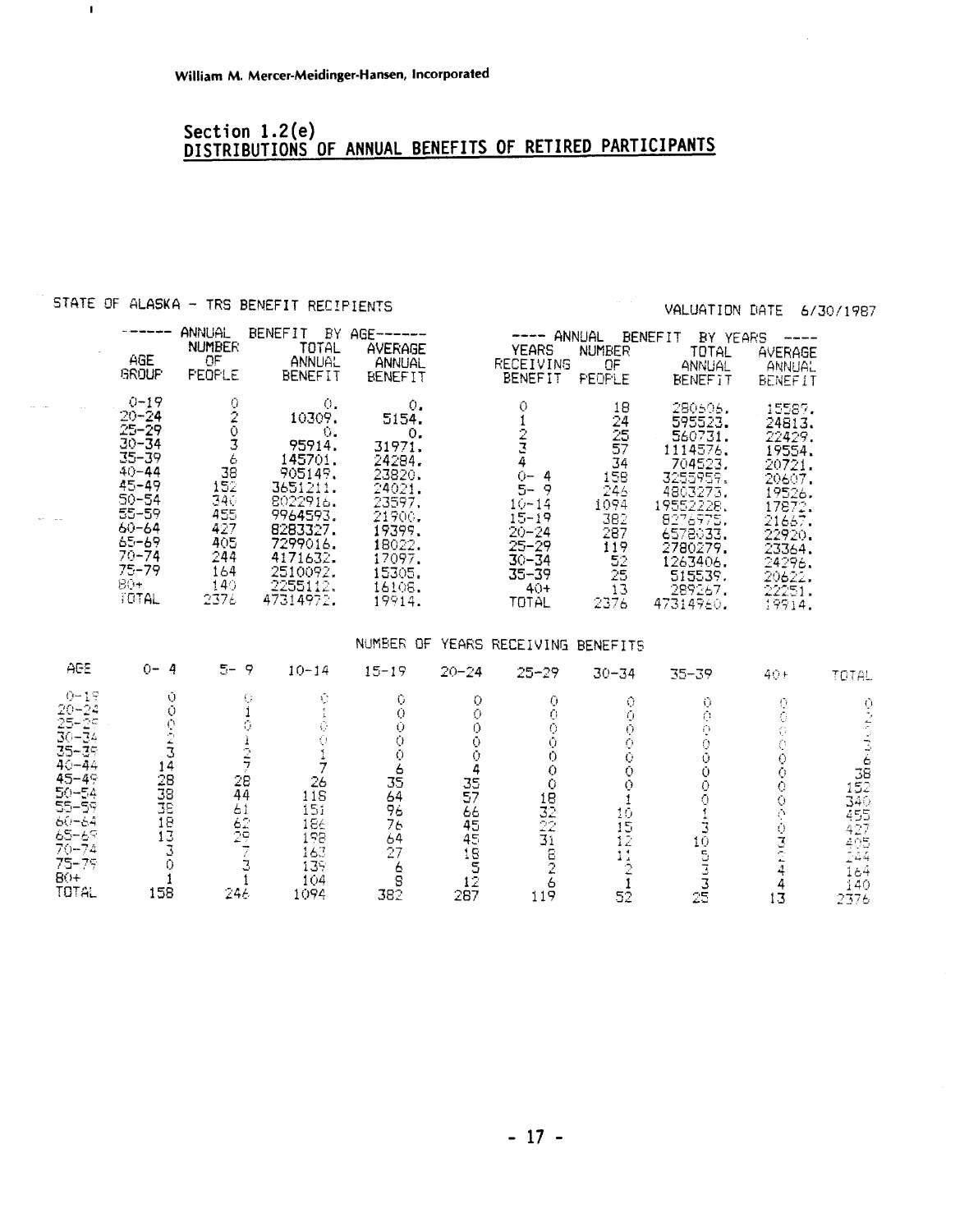**Section 1.3 ACTUARIAL BASIS** 

**Valuation of Liabilities** 

**A. Actuarial Method** - **Projected Unit Credit. Liabilities and contributions shown in the report are computed using the Projected**  Unit Credit method of funding. **1 iabi 1 ity is amortized over 25 years. Actuarial funding surpluses**  are amortized over five years.

**The objective under this method is to fund each participant's benefits under the plan as they accrue. Thus, each participant's total pension projected to retirement with salary scale is broken down into units, each associated with a year of past or future service. The principle underlying the method is that each unit is funded in the year for which it is credited. Typically, when the method is introduced there will be an initial liability for benefits credited for service prior to that date, and to the extent that this liability is not covered by Assets of the Plan there is an Unfunded Liability to be funded over a chosen period in accordance with an amortization schedule.** 

**An Accrued Liability is calculated at the valuation date as the present value of benefits credited with respect to service to that date.** 

**The Unfunded Liability at the valuation date is the excess of the Accrued Liability over the Assets of the Plan. The level annual payment to be mde over a stipulated number of years to amortize the Unfunded Liability is the Past Service Cost.** 

**The Normal Cost is the present value of those benefits which are expected to be credited with respect to service during the year beginning on the valuation date.** 

**Under this method, differences between the actual experience and that assumed in the determination of costs and liabilities will emerge as adjustments in the Unfunded Liability, subject to amortization.** 

**B. Method for Accumulated Plan Benefit Values** - **The actuarial present value of accumulated plan benefits (the term used for Financial**  Accounting Standards Board purposes) and present value of vested **accumulated benefits are a measure of plan benefits which have been earned to date. These are not only a valuation of retirement benefits, but also of deferred vested, death benefits, and other anci 11 ary benefits. Earnings and service for benefit purposes which are expected to be earned after the valuation date are excluded from these values.**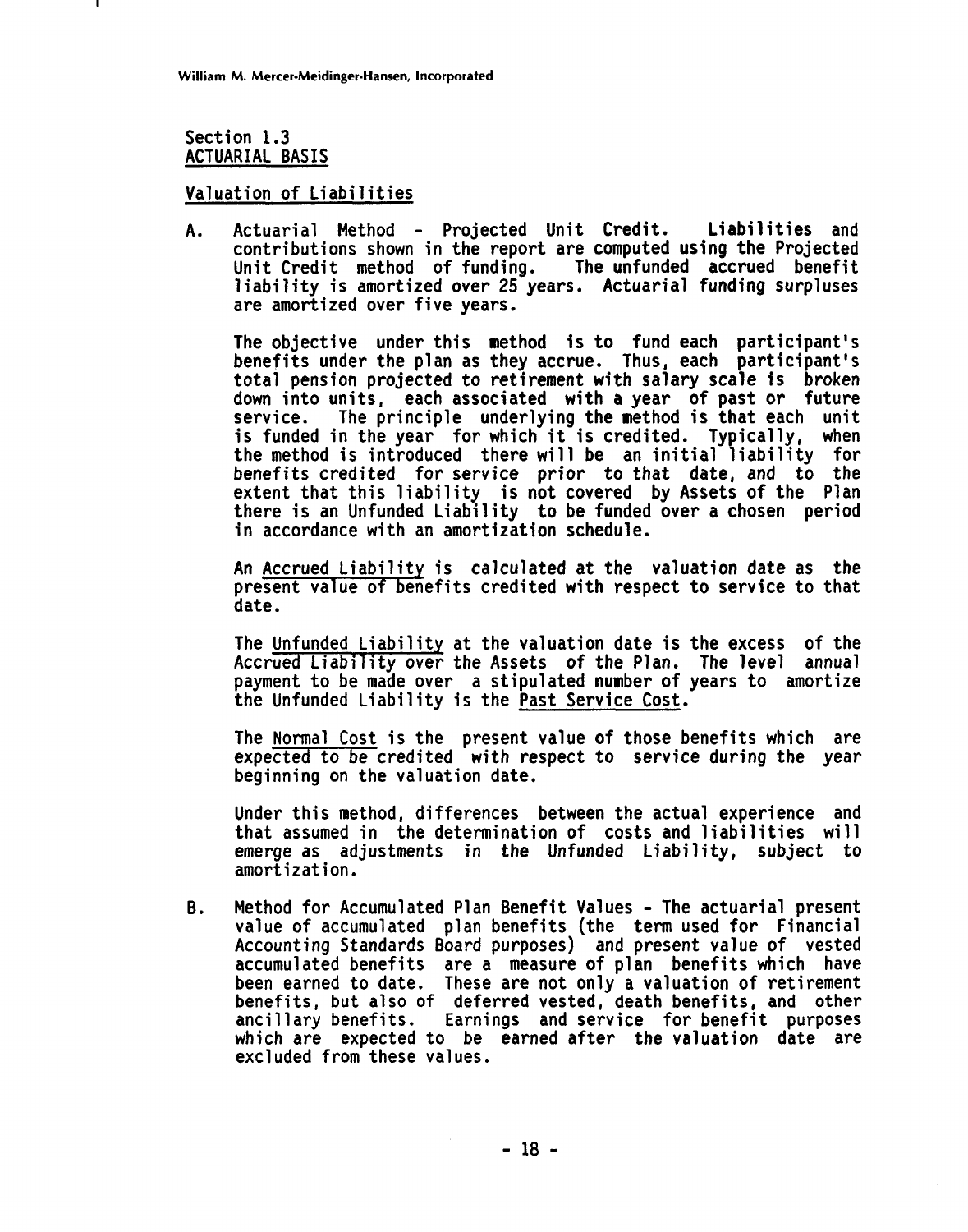т.

The actuarial assumptions used to determine these values are identical to those used for the funding purposes.

In estimating accumulated benefits, final average compensation is based on compensation data in the possession of the actuary.

C. Actuarial Assumptions -

|    | 1. Interest         | 9% per year, compounded annually.<br>net of expenses.                                                                                                                                                                                                     |
|----|---------------------|-----------------------------------------------------------------------------------------------------------------------------------------------------------------------------------------------------------------------------------------------------------|
|    | 2. Salary Scale     | 6.5% per year for the first five<br>years of employment and 5.5% per<br>year thereafter.                                                                                                                                                                  |
|    | 3. Health Inflation | 9% per year.                                                                                                                                                                                                                                              |
| 4. | Mortality           | 1984 Unisex Pension Mortality Table<br>set back 1-1/2 years.                                                                                                                                                                                              |
| 5. | Turnover            | Based upon the 1981-85 actual total<br>turnover experience. (See Table 1).                                                                                                                                                                                |
|    | 6. Disability       | Incidence rates in accordance with<br>Table 2. Post-disability mortality<br>in accordance with rates published<br>by the Pension Benefit Guaranty<br>Corporation to reflect mortality of<br>those receiving disability benefits<br>under Social Security. |
|    | 7. Retirement Age   | Retirement rates based on actual<br>experience in accordance with Table<br>3.                                                                                                                                                                             |
| 8. | Spouse's Age        | Wives are assumed to be four years<br>younger than husbands.                                                                                                                                                                                              |

9. Contribution Refunds 10. C.O.L.A. 100% of those terminating after age<br>35 with eight or more years of service wi **9** 1 leave their contrioutions in the fund and thereby<br>retain their deferred vested benefit. All others who terminate are assumed to have their contributions refunded. 54% of those receiving retirement C.O.L.A. butions refunded.<br>54% of those receiving retir<br>penefits will be eligible for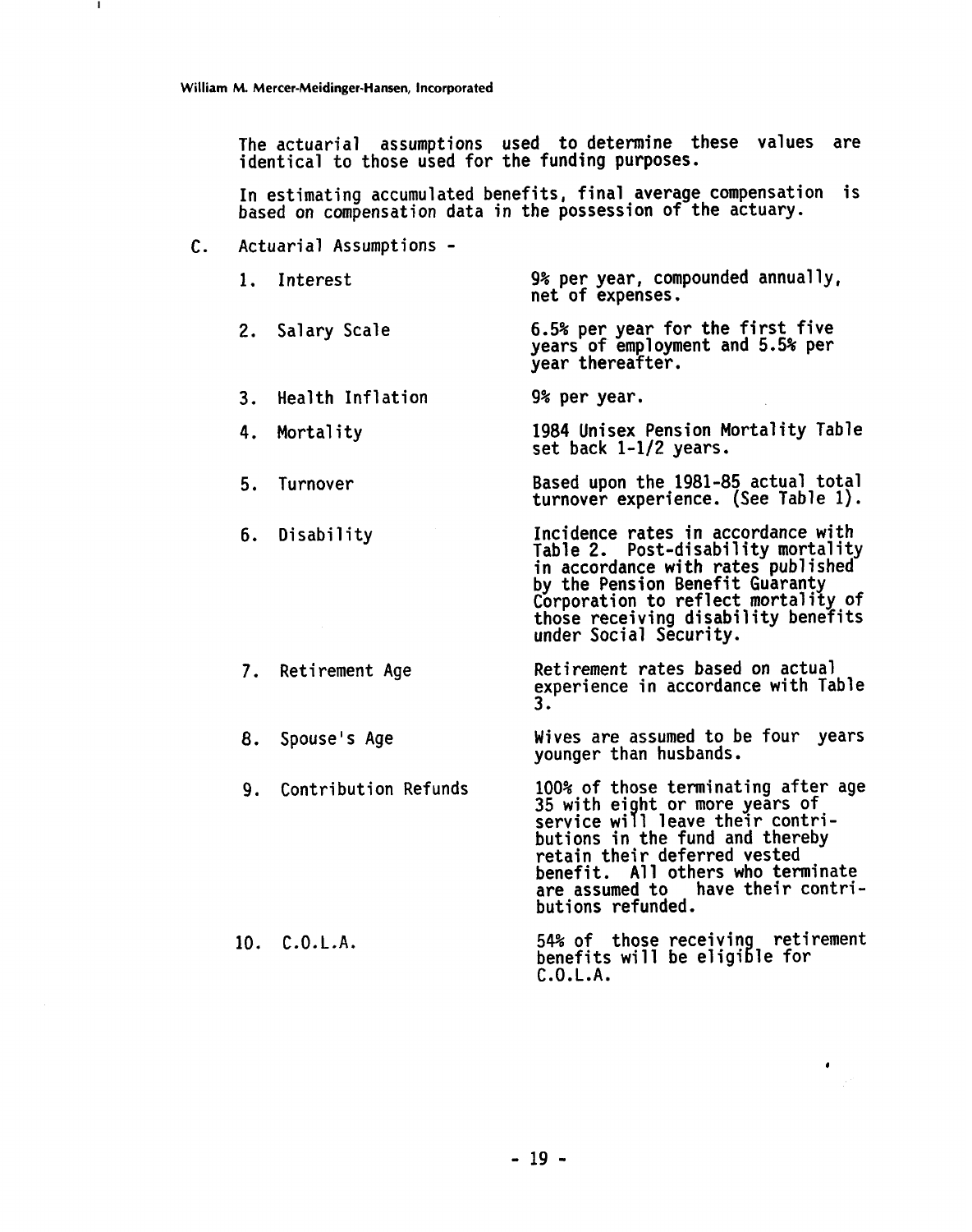| 11. Sick Leave | 4.7 days of unused sick leave for<br>each year of service will be<br>available to be credited once the<br>member is retired. |     |
|----------------|------------------------------------------------------------------------------------------------------------------------------|-----|
| 12. Expenses   | Expenses are covered in<br>interest assumption.                                                                              | the |

#### **Valuation of Assets**

**Based upon the three-year average ratio between market and book values of the System's assets, except that fixed income investments are carried at book value. Assets are accounted for on an accrued basis.** 

#### **Valuation of Medical Benefits**

Medical benefits for retirees are provided by the payment of premiums **from the fund. A pre-65 cost and lower post- g 5 cost (due to Medicare) were assumed such that the total rate for all retirees equals the present premium rate. These medical premiums are then increased with the health inflation assumption. The actuarial cost method used for funding retirement benefits is also used to fund health benefits.**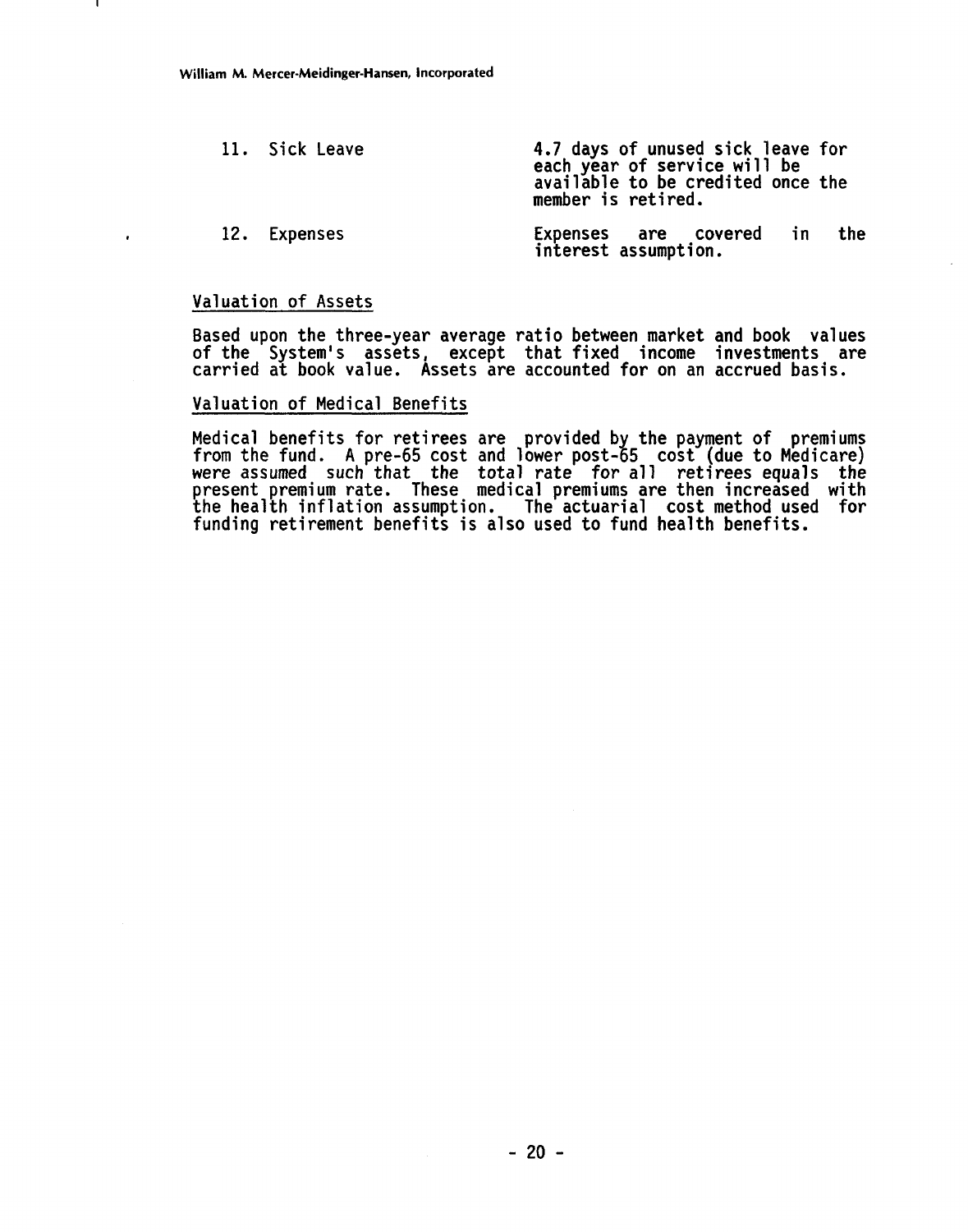$\mathbf{I}$ 

## TABLE **1**

## ALASKA TRS

## TOTAL TURNOVER ASSUMPTIONS

| Select Rates of Turnover<br>During the First 10 Years<br>of Employment |                                                      | Ultimate Rates of Turnover<br>After the First 10 Years<br>of Employment |            |  |
|------------------------------------------------------------------------|------------------------------------------------------|-------------------------------------------------------------------------|------------|--|
| Year of<br>Employment                                                  | Rate                                                 | <b>Ages</b>                                                             | Rate       |  |
| $\overline{c}$<br>3<br>4<br>5<br>6<br>8                                | .17<br>.15<br>.12<br>.12<br>.11<br>.09<br>.07<br>.07 | $20 - 39$<br>40+                                                        | .03<br>.02 |  |
| 9<br>10                                                                | .07<br>.06                                           |                                                                         |            |  |

 $\sim$   $\sim$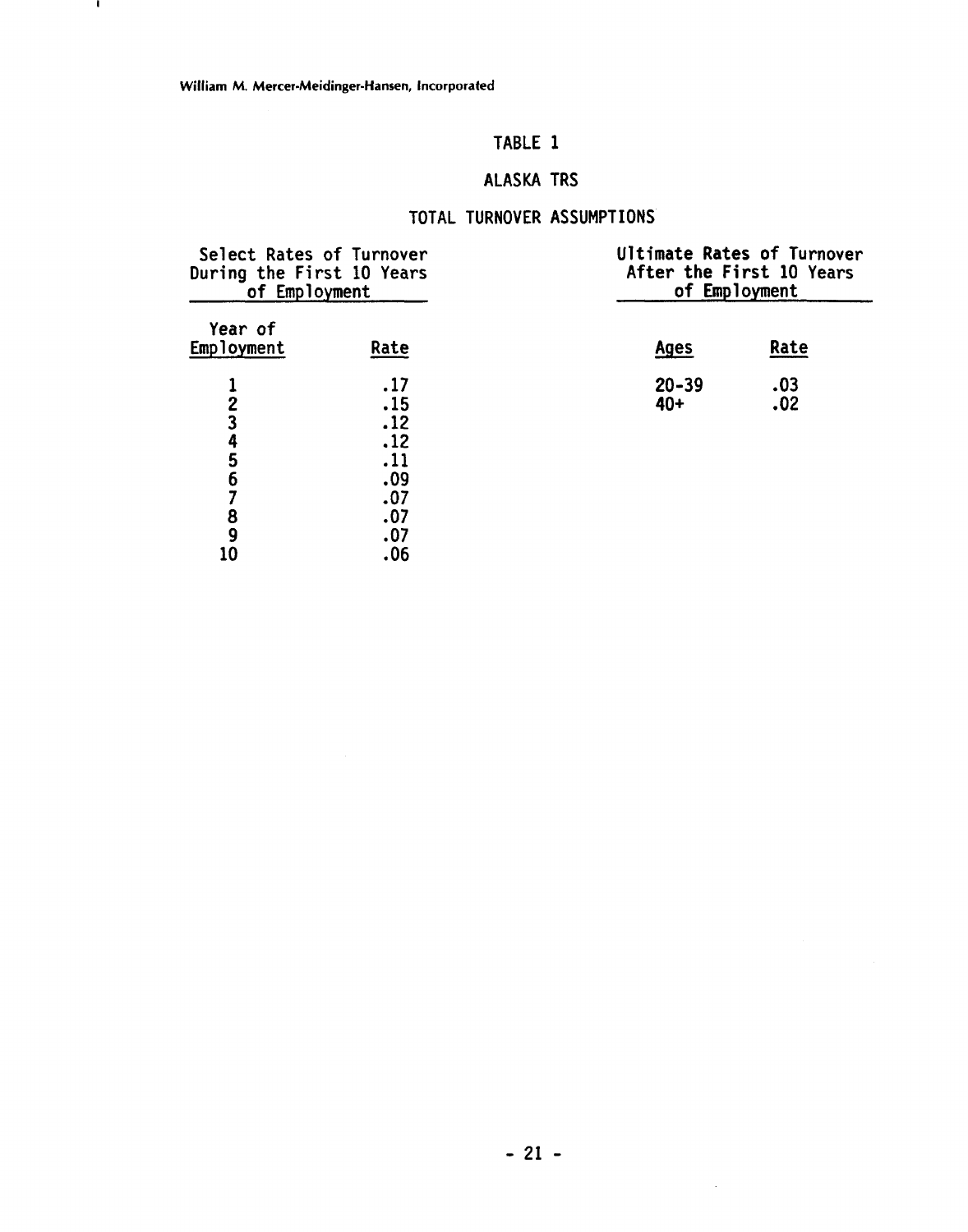- 11

| ALASKA TRS                                                        | TABLE 2<br>- DISABILITY RATES<br>ANNUAL RATES PER 1,000 EMPLOYEES |
|-------------------------------------------------------------------|-------------------------------------------------------------------|
| <u>Age</u>                                                        | Rate                                                              |
| 20<br>21<br>$\frac{2}{2}$<br>$\frac{2}{3}$<br>$\frac{2}{4}$<br>25 | .42<br>.43<br>.43<br>.44<br>.44<br>.45                            |
| 26<br>$\frac{27}{28}$<br>29<br>30                                 | . 46<br>.47<br>.48<br>.49<br>.50                                  |
| 31<br>32<br>33<br>34<br>35                                        | .52<br>.53<br>.54<br>.56<br>.58                                   |
| 36<br>37<br>38<br>39<br>40                                        | .59<br>.62<br>.64<br>.67<br>.69                                   |
| 41<br>42<br>43<br>44<br>45                                        | .72<br>.76<br>.82<br>.89<br>.97                                   |
| 46<br>47<br>48<br>49<br>50                                        | 1.06<br>1.15<br>1.24<br>1.34<br>1.44                              |
| 51<br>$\overline{52}$<br>53<br>54<br>55                           | 1.56<br>$\frac{1.72}{1.91}$<br>2.13<br>2.40                       |
| 56<br>57<br>58<br>59<br>60                                        | $2.75$<br>$3.20$<br>3.66<br>4.32<br>5.06                          |
| 61<br>62<br>63<br>64                                              | 5.85<br>6.78<br>7.83<br>8.94                                      |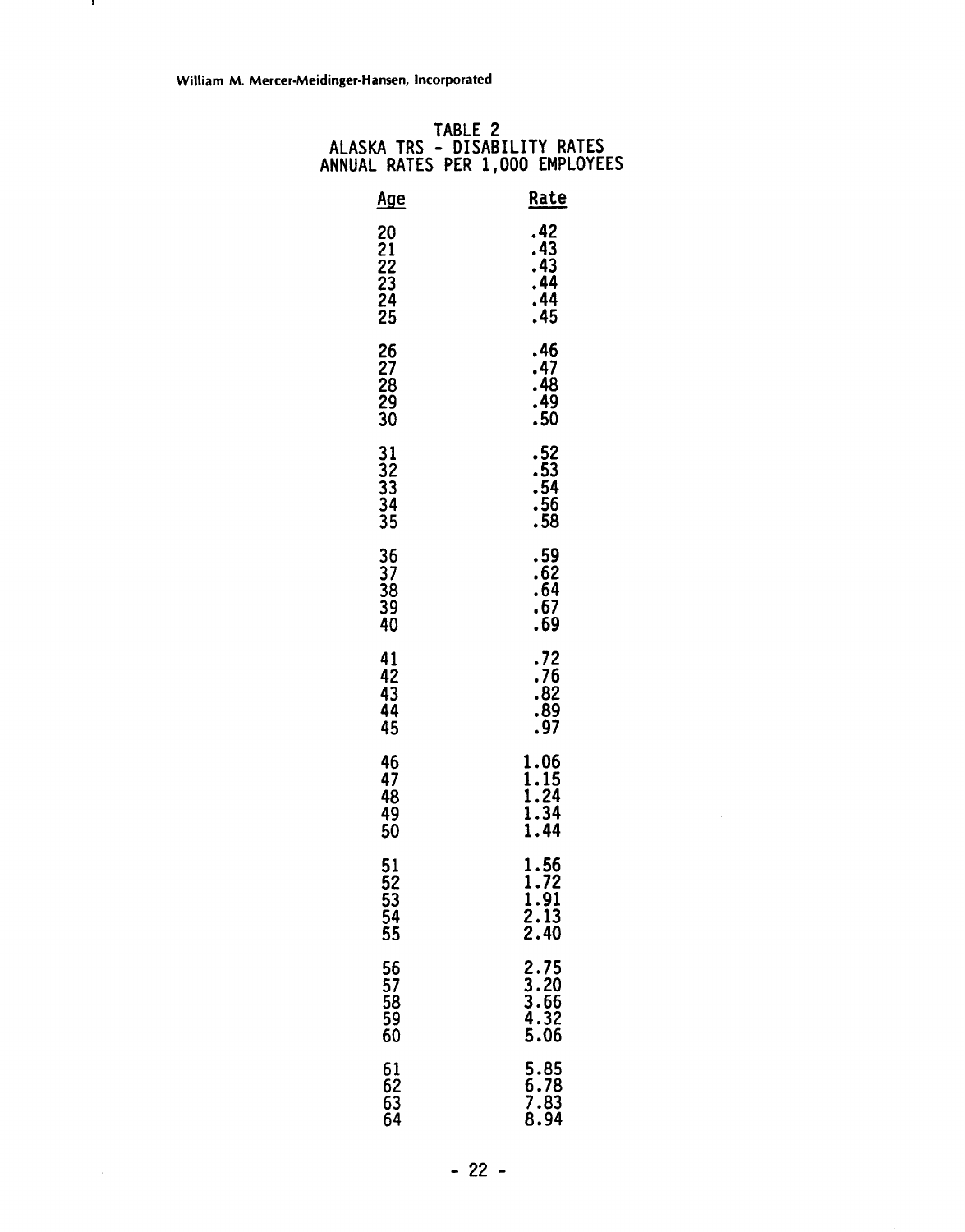$\sim$ 

 $\mathbf{I}$ 

## TABLE 3

| Age at     | Retirement        |
|------------|-------------------|
| Retirement | <b>Assumption</b> |
|            | .063              |
| 50         |                   |
| 51         | .063              |
| 52         | .063              |
| 53         | .063              |
| 54         | .063              |
| 55         | .117              |
| 56         | .117              |
|            | .117              |
| 57         |                   |
| 58         | .117              |
| 59         | .117              |
| 60         | .260              |
| 61         | .180              |
| 62         | .210              |
| 63         | .240              |
|            |                   |
| 64         | .270              |
| 65         | .540              |
| 66         | .820              |
| 67         | 1.000             |
|            |                   |

## ALASKA TRS - RETIREMENT ASSUMPTION

For ages less than 50, teachers are assumed to retire two years after the earliest age they are eligible to retire.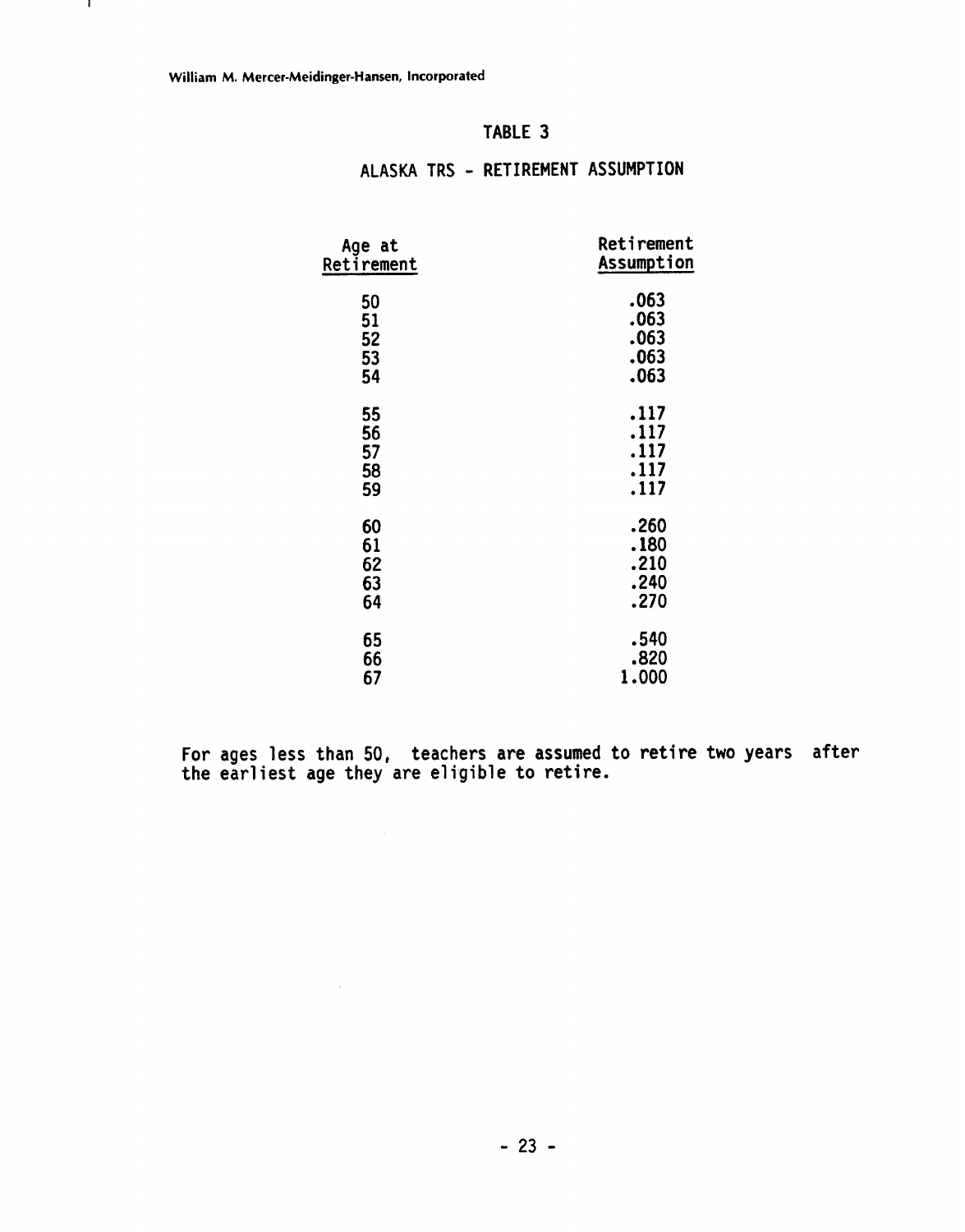#### Section 2 VALUATION RESULTS

 $\mathbf{I}$ 

 $\bullet$ 

This section sets forth the results of the actuarial valuation.

Section 2.l(a) shows the distribution of the assets as of June 30, 1987.

Section **Z.l(b)** shows the transactions of the plan's fund during the Fiscal Year 1987.

Section 2.1(c) develops the valuation assets.

Section 2.2 shows the actuarial present values as of June 30, 1987.

Section 2.3 calculates the total contribution rate for Fiscal Year 1990.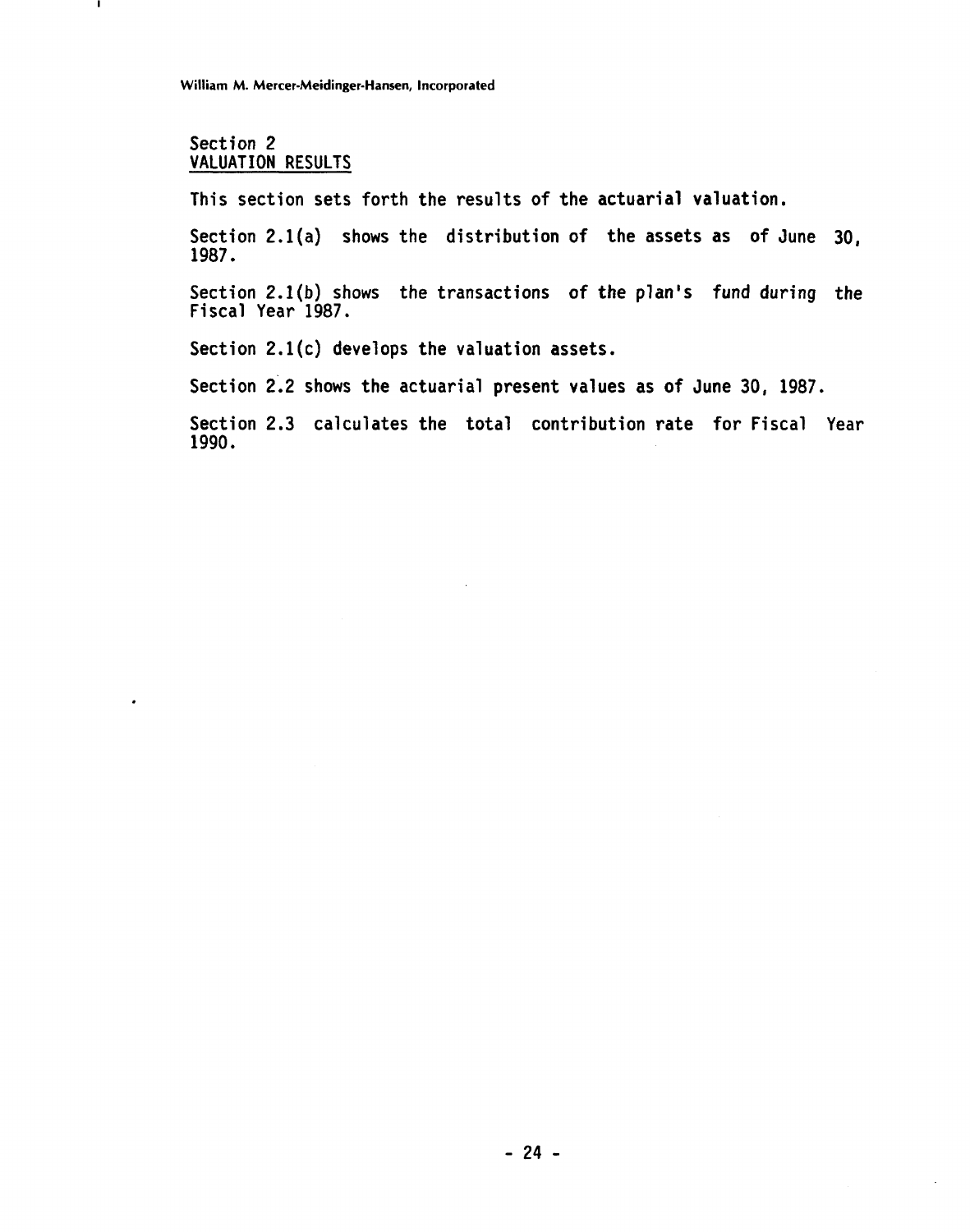$\mathbf{I}$ 

## 2.1(a)<br>ASSETS AS OF JUNE 30, 1987 (in thousands)

|                                            | <b>Book Value</b> | Actuarial Value* |
|--------------------------------------------|-------------------|------------------|
| Cash                                       | \$4,017           | \$4,017          |
| Short-Term Investments                     | 2,800             | 2,800            |
| U.S. Government Bonds                      | 410,899           | 410,899          |
| Corporate Bonds                            | 115,206           | 115,206          |
| Common Stock                               | 339,111           | 392,601          |
| Foreign Stocks                             | 71,900            | 134,420          |
| Real Estate Equity Fund                    | 71,032            | 75,598           |
| Loans & Mortgages                          | 112,421           | 112,421          |
| Financial Futures                          | $\bf{0}$          | 0                |
| <b>Accrued Receivables</b><br>and Expenses | <u>19,197</u>     | 19,197           |
| Total Assets                               | \$1,146,583       | \$1,267,159      |

\* The actuarial value of a1 **1** assets is based upon the fair market value provided in the audited financial statements, except for U. S. Government bonds, corporate bonds, and mortgages which are valued at book value.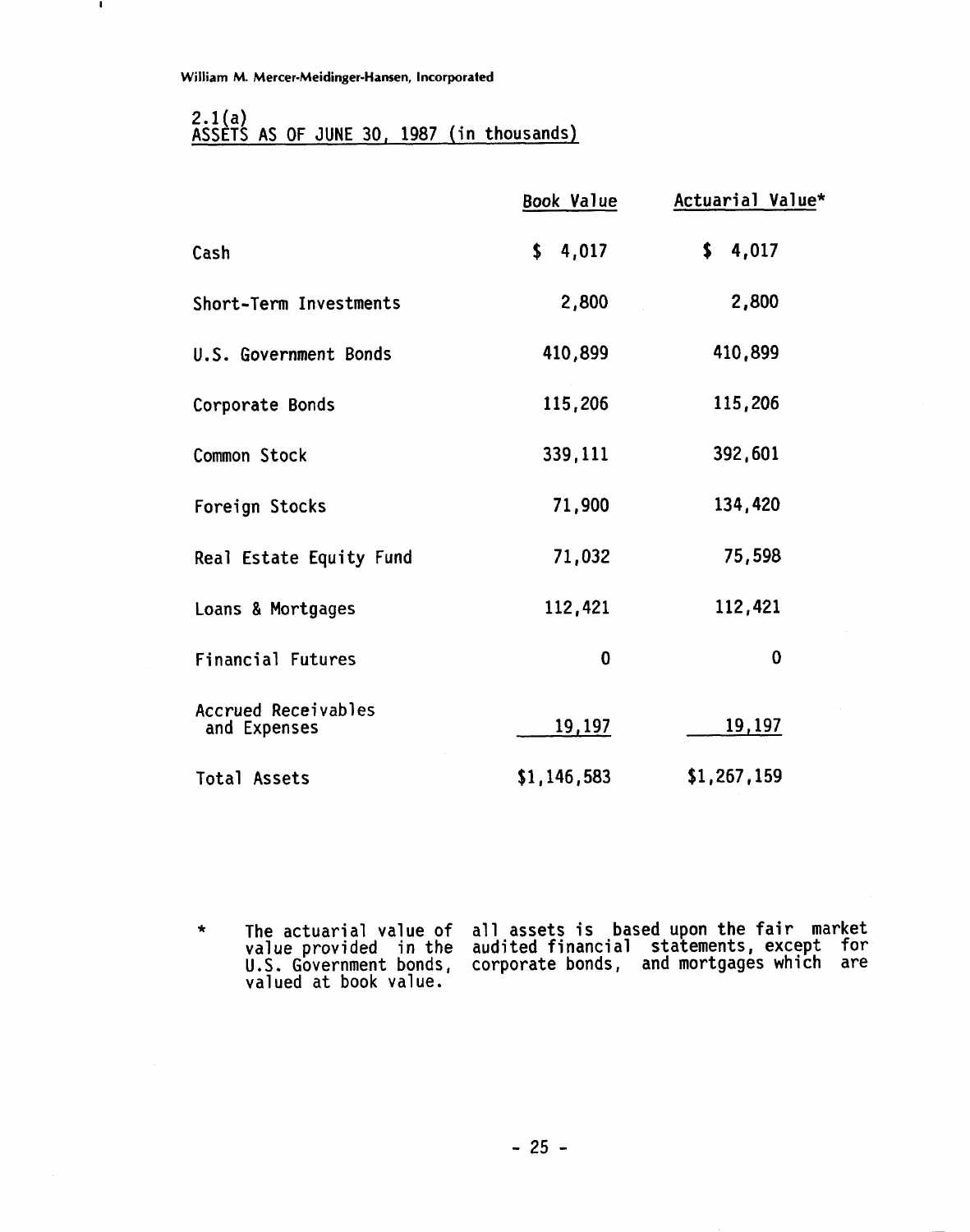- 1

#### **Section 2.l(b) CHANGES IN NET MARKET VALUE OF ASSETS DURING FISCAL YEAR 1987 lin thousands)**

| Net Assets, June 30, 1986                              |              | \$1,141,650 |
|--------------------------------------------------------|--------------|-------------|
| Additions:                                             |              |             |
| Employee Contributions                                 | \$34,159     |             |
| Employer and State<br>Matching Contributions           | 58,177       |             |
| Dividend Income                                        | 8,734        |             |
| Interest Income                                        | 138,652      |             |
| Realized and Unrealized<br>Gain (Loss) on Investments  | (19, 371)    | 220,351     |
| Deductions:                                            |              |             |
| Medical Benefits                                       | \$.<br>4,613 |             |
| Retirement Benefits                                    | 46,183       |             |
| Refunds of Contributions                               | 4,239        |             |
| Administrative Expenses                                | 3,502        | 58,537      |
| Net Assets, June 30, 1987                              |              | \$1,303,464 |
| Approximate Investment Return<br>Rate During the Year: |              |             |
| Based on Market Values                                 |              | 11.05%      |
| Based on Book Values                                   |              | 10.52%      |
| Based on Valuation Assets                              |              | 14.20%      |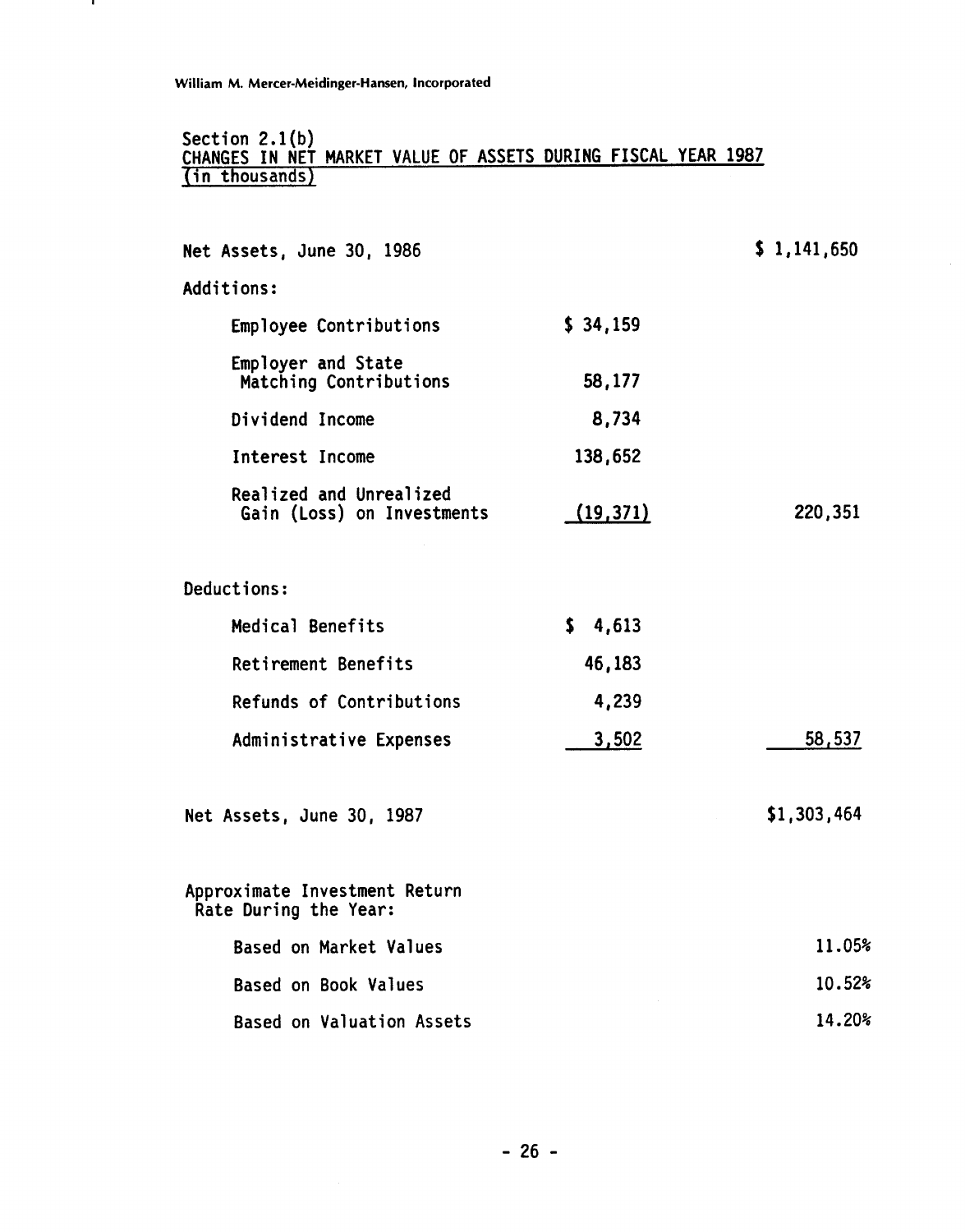$\mathbf{I}$ 

## Section 2.1(c)<br>DEVELOPMENT OF VALUATION ASSETS AS OF JUNE 30, 1987 (in thousands)

|     |                                                                                                                                           | Actuarial<br>Values | <b>Book</b><br>Values | Ratio<br>(A/B) |
|-----|-------------------------------------------------------------------------------------------------------------------------------------------|---------------------|-----------------------|----------------|
| (1) | June 30, 1987                                                                                                                             | \$1,267,159         | \$1,146,583           | 1.1052         |
| (2) | June 30, 1986                                                                                                                             | \$1,077,878         | \$1,005,289           | 1.0722         |
| (3) | June 30, 1985                                                                                                                             | 856,845<br>S.       | 833,617<br>S.         | 1.0279         |
| (4) | Average Ratio                                                                                                                             |                     |                       | 1.0684         |
| (5) | Cost Value at<br>June 30, 1987                                                                                                            |                     |                       | \$1,146,583    |
| (6) | <b>Valuation Assets</b><br>at June 30, 1987<br>(4)<br>(5)<br>$\mathsf{x}$<br>not outside<br>but<br>the range of book<br>and market values |                     |                       | \$1,225,009    |

 $\sim$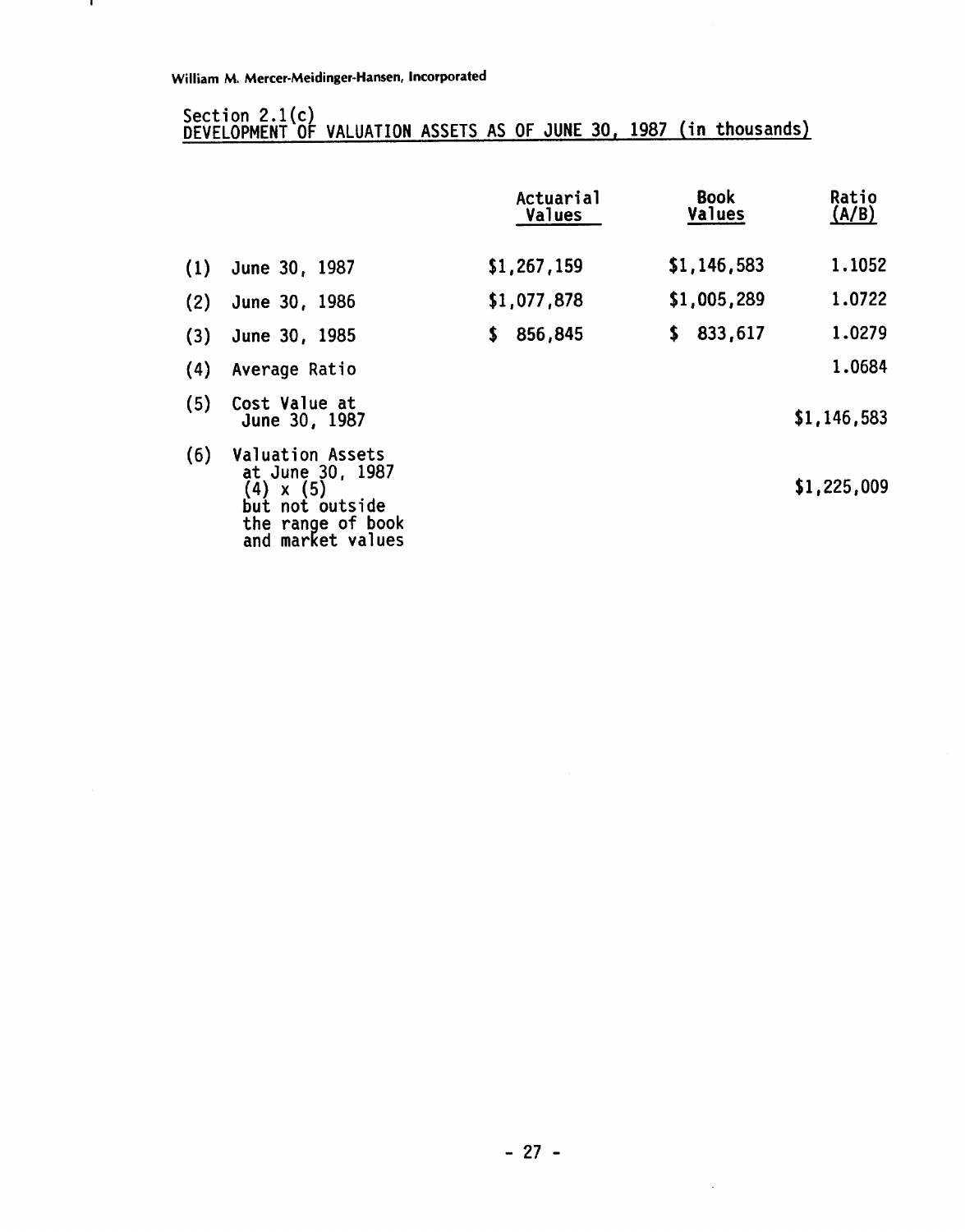$\mathbf{I}$ 

#### **Section 2.2 ACTUARIAL PRESENT VALUES AS OF JUNE 30, 1987 (in thousands)**

|                                              | Normal Cost | Present Value of<br><b>Accrued Benefits</b> |
|----------------------------------------------|-------------|---------------------------------------------|
| <b>Active Members</b>                        |             |                                             |
| Retirement Benefits                          | \$38,661    | \$<br>481,392                               |
| Termination Benefits                         | 1,239       | 9,917                                       |
| Return of Contributions                      | 1,727       | 10,619                                      |
| Disability Benefits                          | 306         | 6,526                                       |
| Death Benefits                               | 1,152       | 13,720                                      |
| <b>Health Benefits</b>                       | 15,013      | 141,012                                     |
| Indebtedness                                 | 0           | (26, 086)                                   |
| Retirement Incentive Program<br>Indebtedness |             | (4, 659)                                    |
| <b>Subtotal</b>                              | \$58,098    | 632,441<br>\$                               |
| Inactive Members                             |             |                                             |
| Not Vested                                   |             | \$<br>14,405                                |
| <b>Vested Terminations</b>                   |             | 115,215                                     |
| Retirees & Beneficiaries                     |             | 448,848                                     |
| Subtotal                                     |             | \$<br>578,468                               |
| Totals                                       |             | \$1,210,909                                 |